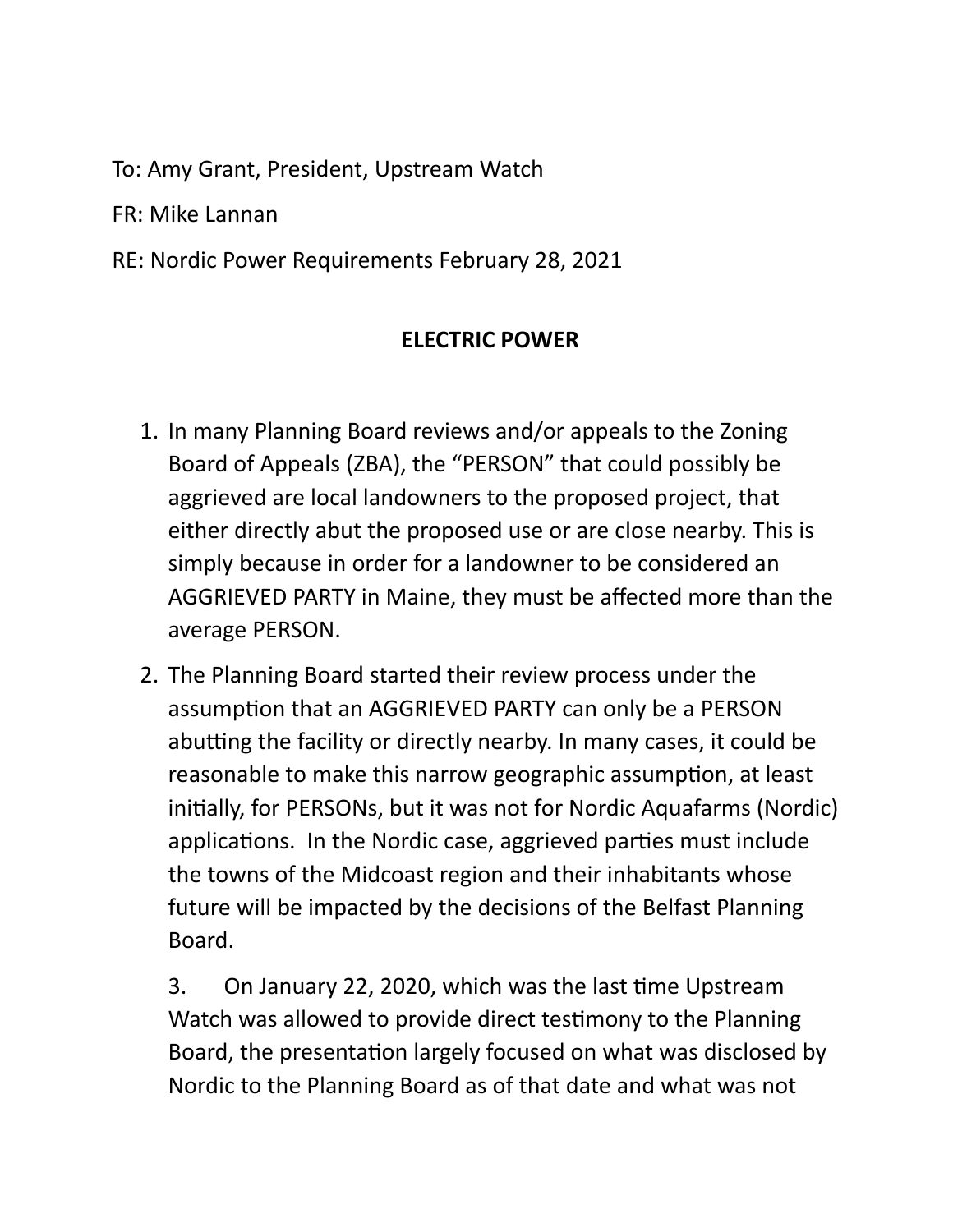known with respect to facility power demand needs, infrastructure capabilities, and emergency power/supply questions. The testimony can be summarized as:

- i. As of January 22, 2020, no estimate of Nordic's normal or seasonal peak, power demand had been provided.
- ii. In Nordic's original applications, and in the air quality assessment, the power plant proposed was discussed as a proposed peak demand "shaving" plant.
- iii.During the Planning Board hearings, the power plant was also described as capable of meeting Nordic's emergency power demand needs.
- iv. Nordic's application referred to two studies: one with respect to their initial noise assessment and one with respect to their original air quality permit application and assessment. Both of these studies were related to potential health, safety and welfare impacts from Nordic's proposed 14 MW power plant. Both of these studies were completed by subconsultants and addressed to Nordic's prime energy consultant, Gridworks Energy. Upstream questioned why the critical primary study for these two subconsultant reports was never entered into the record by Nordic.
- v. Without any power study or specific power requirements proposed by Nordic's power consultant or the power demand needs directly, how Nordic would be met those needs in a sustainable manner, that would also allow room for other facilities to connect to the grid within Belfast and in surrounding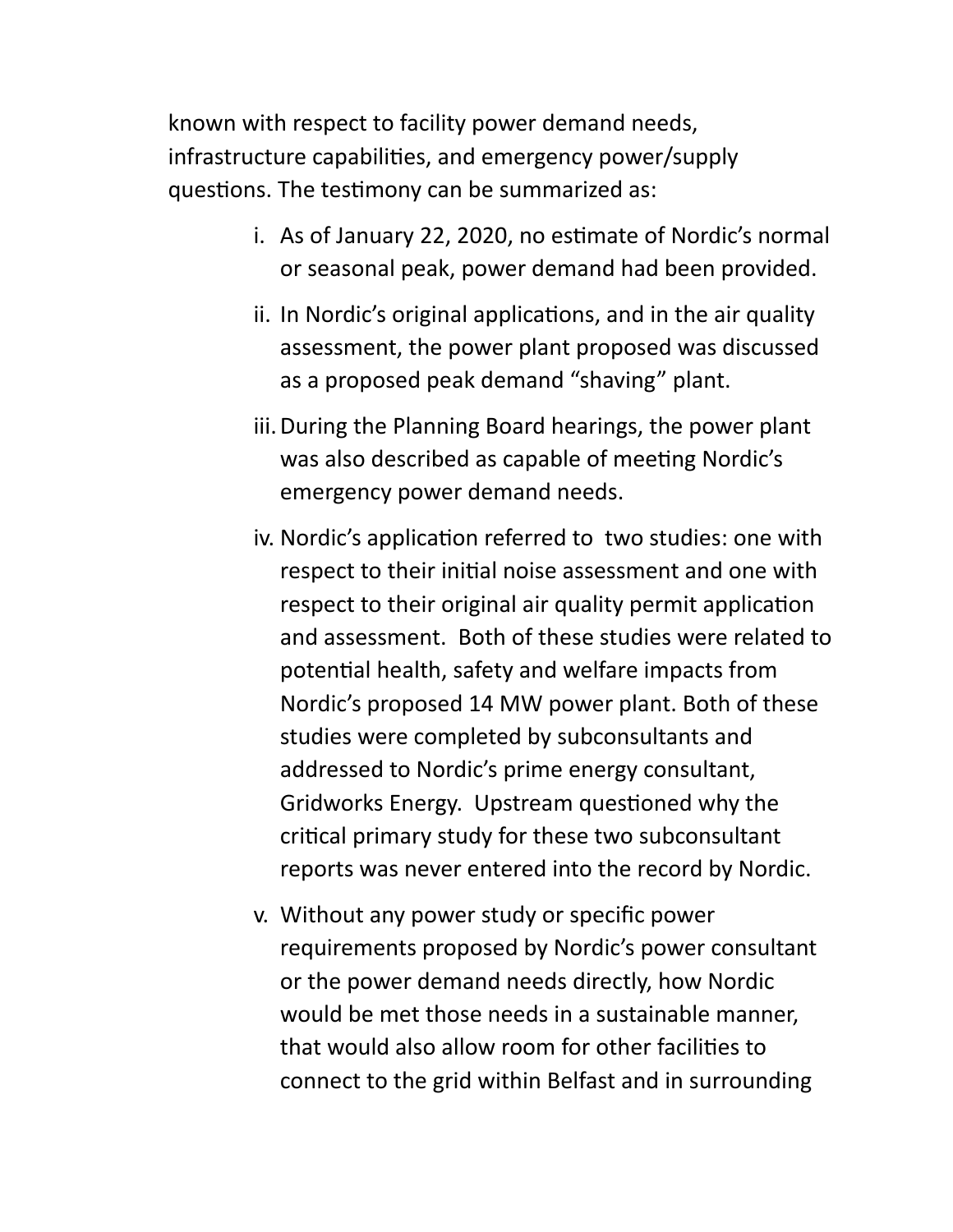towns that could be limited by this decision, was never presented to the Planning Board.

- vi. Indirectly, one facility power consumption data point was provided. Nordic's power plant capabilities were included in the air permit application appendix. Nordic claimed its power production capabilities may be as high as 14 MW.
- vii.Nordic did discuss in the hearings that their power demand was more than the power plant could provide, but they could make critical decisions to keep everything running during a power outage. The discussions inferred that their power plant capabilities and peak demands and were close, but not quite sufficient.
- viii. The power plant production rate may or may not be accurate or sufficient for meeting the facility demand needs, but based upon this one window into Nordic's power demand, as stated by Upstream, is likely much more than the City of Belfast's power demand, and likely closer to the Waldo County power demand (i.e. regional demand).
- ix.No discussion of how this demand could be met was provided to the record, so Upstream suggested that the Planning Board considered a third-party evaluation of the power needs funded by Nordic on the City's behalf, but the Planning board did not require one. Instead, they allowed Nordic to provide the minimum amount of information Nordic deemed appropriate.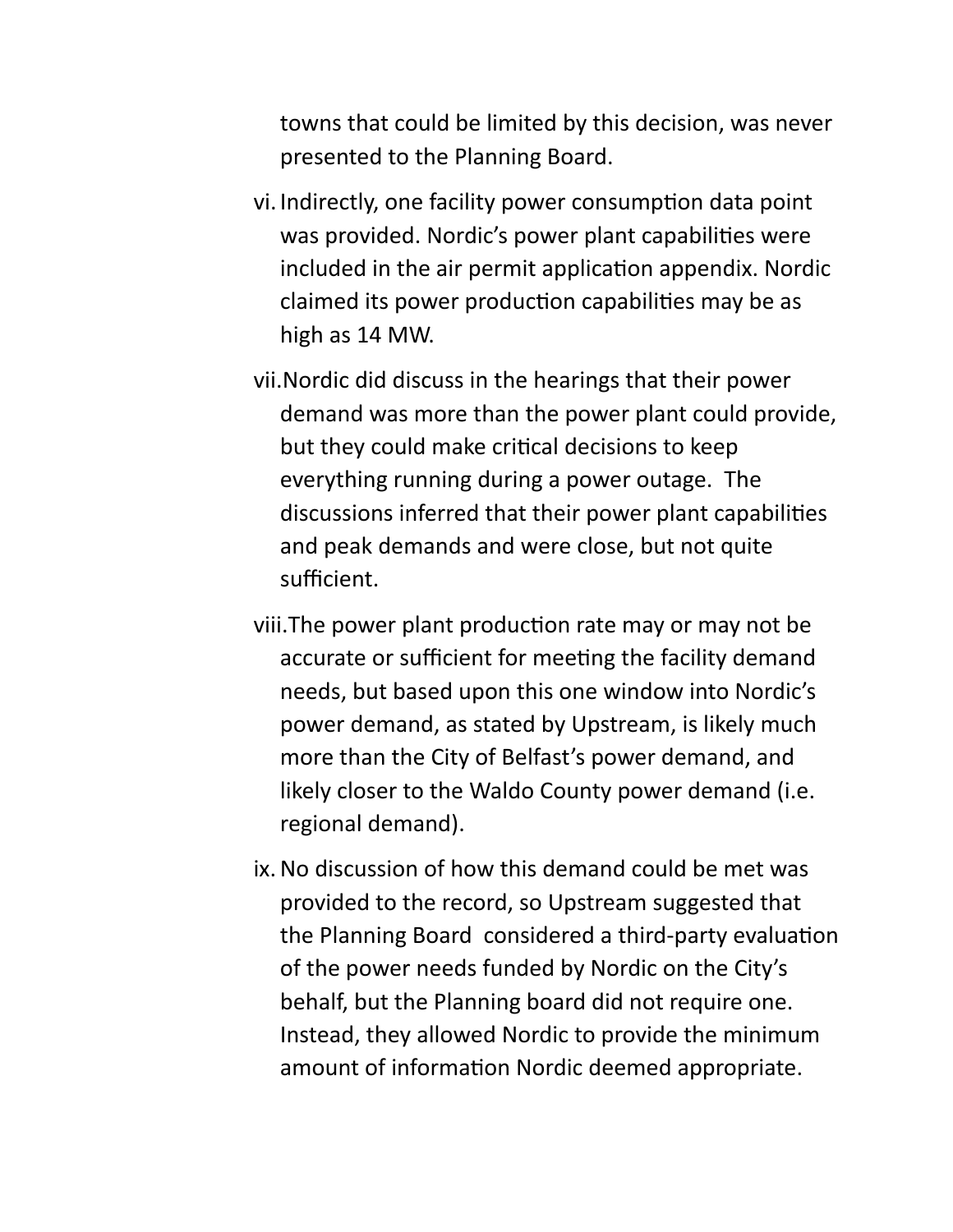- x. In lieu of the third party review the City and the Planning Board did not perform the proper due diligence internally to obtain the power supply needs, determine Nordic's potential area of influence, notify the potential areas that may be affected by their approval of this project, or continue the hearing until Nordic did provide the proper information.
- xi. In the deliberations of the Planning Board after Upstream's testimony on January 22, 2020, the Planning Board required Nordic to obtain "a letter from CMP saying that providing this much power to a new plant isn't going to be a problem for them."
- 4. Again, since the actual power demand load was never provided to the Planning Board, the request for a letter understanding that *"this much power to a new plant isn't going to a problem for them"*, cannot be interpreted quantitatively (i.e. in all conditions).
- 5. At the October 7, 2020 Planning Board meeting, the Chair acknowledged that Nordic claimed to have provided this letter, but also noted that he had still not seen any commitment letter from CMP and it was not loaded onto the City's website in the Nordic project folder either.
- 6. A copy of the CMP letter was provided soon thereafter to the Planning Board. The letter, marked by the City as Exhibit 3, was dated February 20, 2019, was provided more than a year after the Planning Board's request, and more than a year and a half since the Chair requested it again. It is simply is too old and irrelevant to be considered a response to the concerns raised by Upstream Watch and the request by the Planning Board for assurance.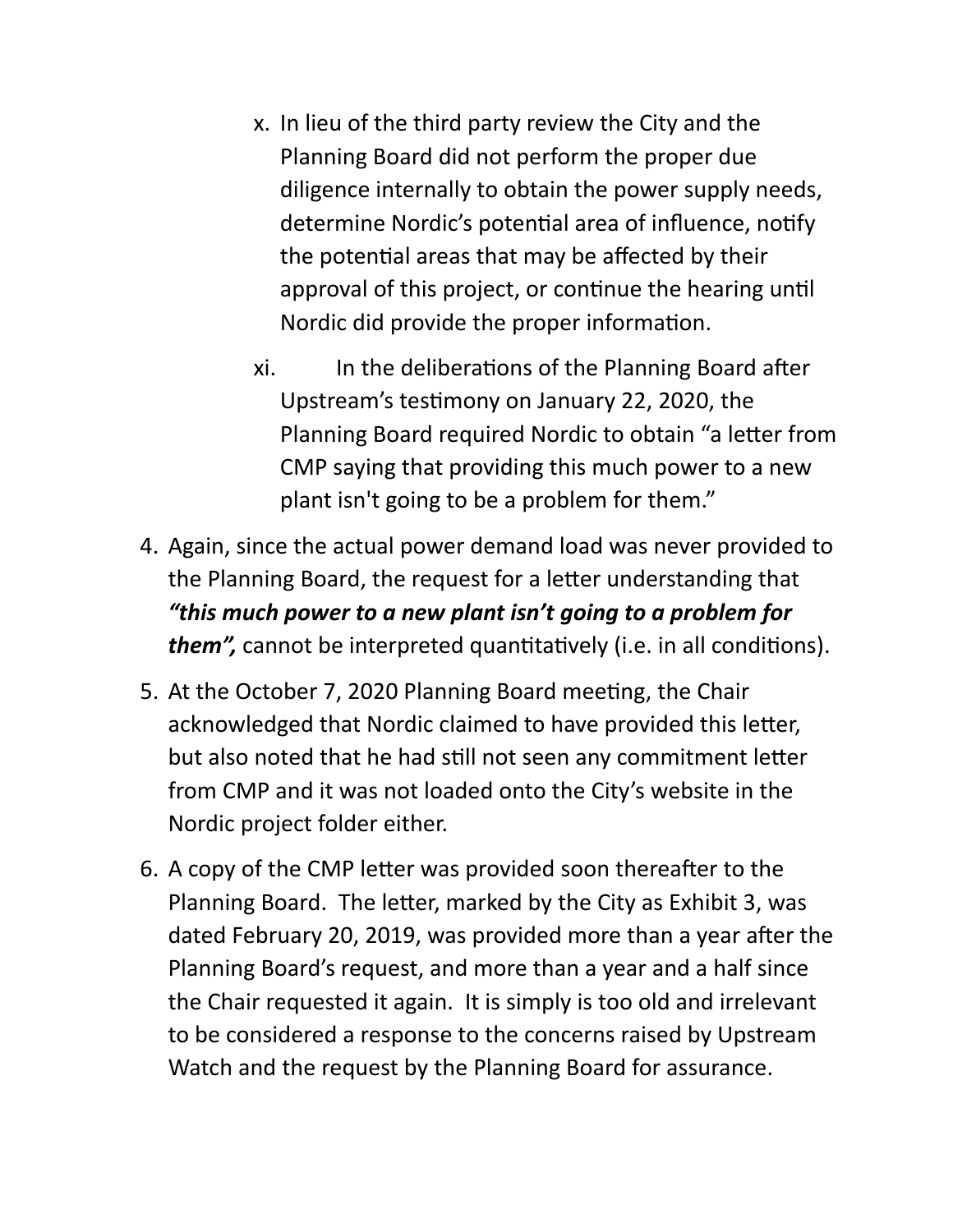- 7. The February 20, 2019 letter from CMP clearly is a response to an inquiry from Nordic early in their exploration of this site. This letter is in response to an initial contact letter inquiring about service responsibility for the area. The intent of the letter addressed to *"To Whom it May Concern"* is best summarized in the second sentence "*We are pleased to inform you that Central Maine Power Company ("CMP") has transmission and*  distribution facilities in the vicinity of the proposed site." In other words, "Yes, dear potential customer, you have contacted the *right people if you want to obtain an interconnect agreement".* It is not a power commitment or summary of a fatal flaw analysis, or any other analysis one might expect attached to a letter of commitment to any type of power demand. It had little to no information in it.
- **8.** The lack of information was apparent to the Planning Board as well, as noted in the November 4, 2020 discussion of each Board members comments. Before offering Nordic an opportunity to respond a Planning Board member summarized the letter as "I **think Daisy and someone else pointed out that the letter from CMP seemed very sort of generic and sort of like something they would just send out to sort of anybody, and it didn't sort of talk about specifics; like they didn't know the specifics of the project. It just wasn't as detailed as it would have been nice to have seen."**
- 9. In Nordic's response to the disappointment expressed by the Planning Board with respect to generic response to their request for information, Nordic replies, "My general comment is that *CMP is a huge utility that gets away with uh doing kind of their,*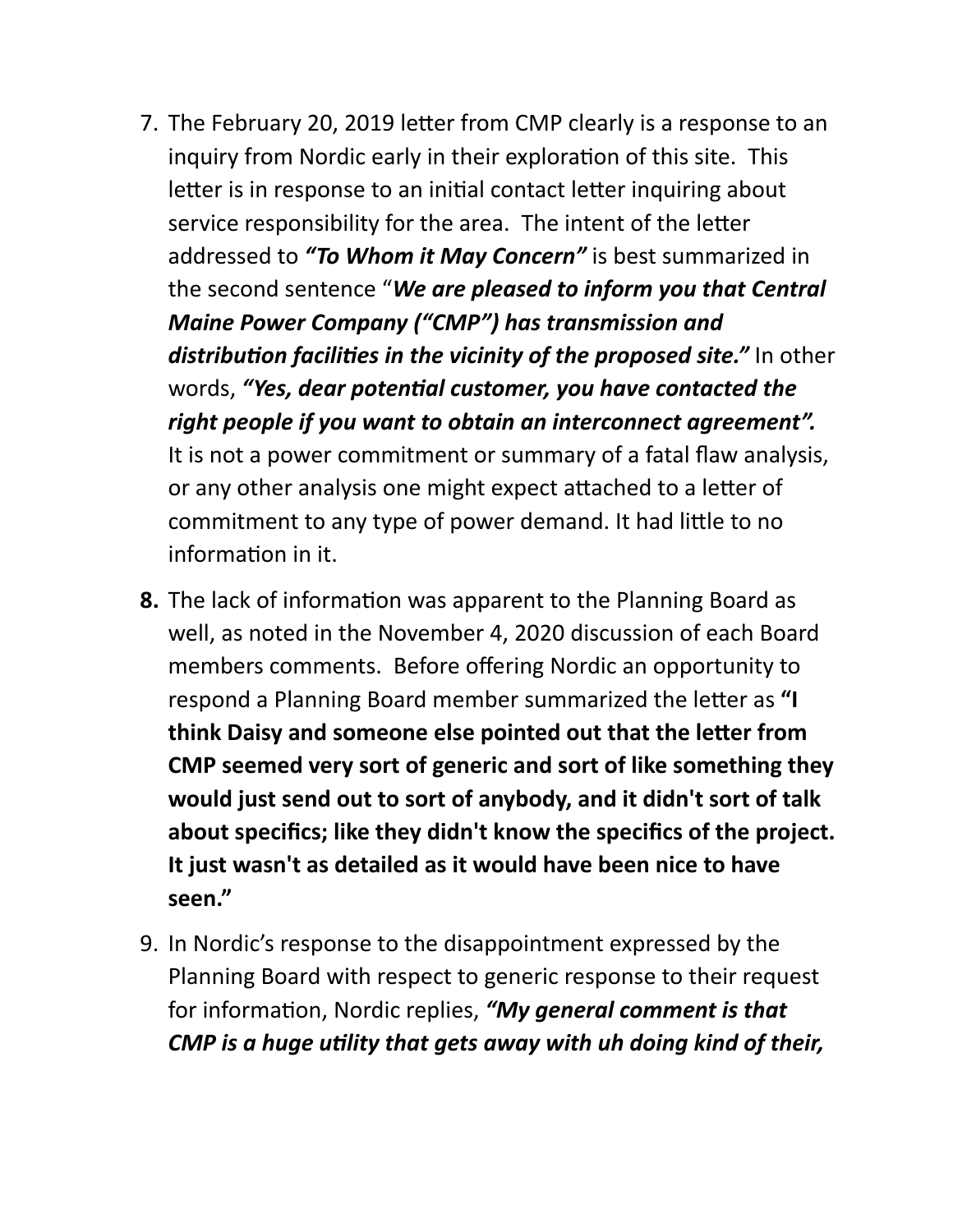# *their process, um, because it is pretty established and that's, that cover letter is what they do for new projects."*

- a. Yes, it is when a developer contacts them initially without providing an Interconnect Request and any project specific information.
- b. Since the February 20, 2019 letter CMP has examined power demands from Nordic, discussed them with the Public Utilities Commission (PUC) and has had a representative, their power consultant, involved in the process. But did not think that any of that should be submitted to the Planning Board. Instead only the 2019 letter was provided.
- c. Even before the 2019 letter, CMP had been provided some power demand information at least as early as 2018.

**10.** Nordic's representative then went on to add, "**they don't** *know all the details of the project but that they're going to provide us with what we need, but they also recognize that we have a commitment to them to cover their expenses for upgrades and other things that might be needed so that's a long process we're in the, we're in the process now of signing a contract for the engineering and design of that system"* 

- a. This statement acknowledges that Nordic did provide some demand needs information to CMP, but more will be needed.
- b. It also discussed engineering and design for improvements for "that system". Any statement about engineering and designing a specific system is in direct conflict with their previous consistent statements about undefined needs.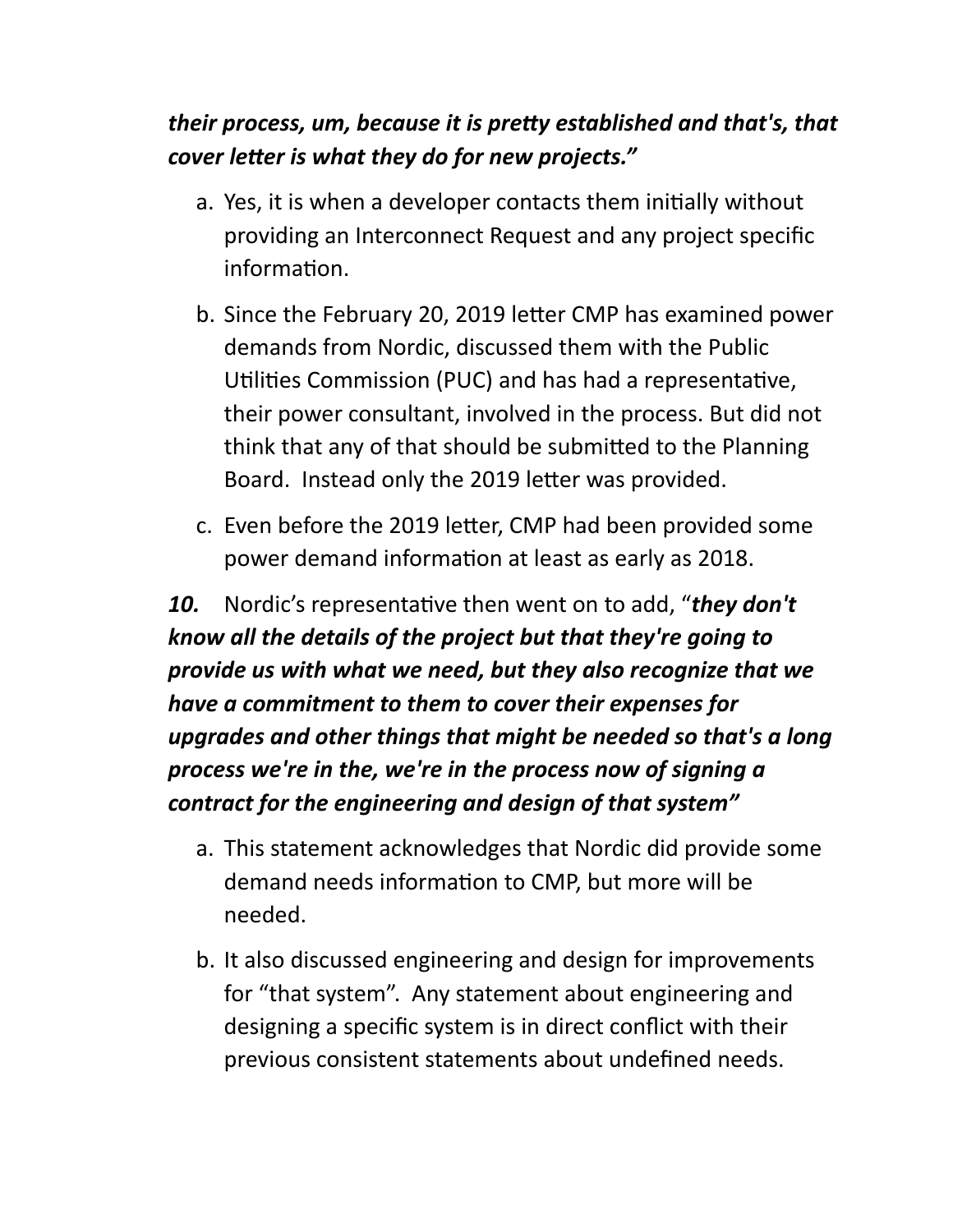c. It is nice that Nordic suggests a verbal commitment to some sort of cost sharing, but that statement provides no definite assurance.

*11.* More of Nordic's response" *"Once we sign a contract with a*  with CMP it's called an interconnection agreement and it'll be a *contract that says that CMP guarantees that they will provide Nordic with a certain amount of power and Nordic provides*  guarantee that they will cover costs for, for connection."

- a. From the full statement up to this point, Nordic makes it sound like the extent of the power demand information that could have possibly be provided to the Planning Board is that generic letter from 2019, and then this interconnection agreement, well out in the future, after the expected end of the Planning Board permit proceeding window. That meant the Planning Board had to make a decision without knowing if Nordic's power needs could be supplied by CMP, or how, and with what consequences to Nordic, Belfast, or to the other towns in Midcoast Maine.
- b. A fatal omission to the Planning Board record is any information from Nordic's interconnect request. A developer cannot negotiate an interconnection agreement without providing basic load demand information and that information triggers a feasibility study.
- c. Nordic's interconnect request has been submitted and has been reviewed by both CMP and the Public Utilities Commission (PUC). Some of the basic load demand assumptions the Planning Board requested were provided therein, so the same information used for the request could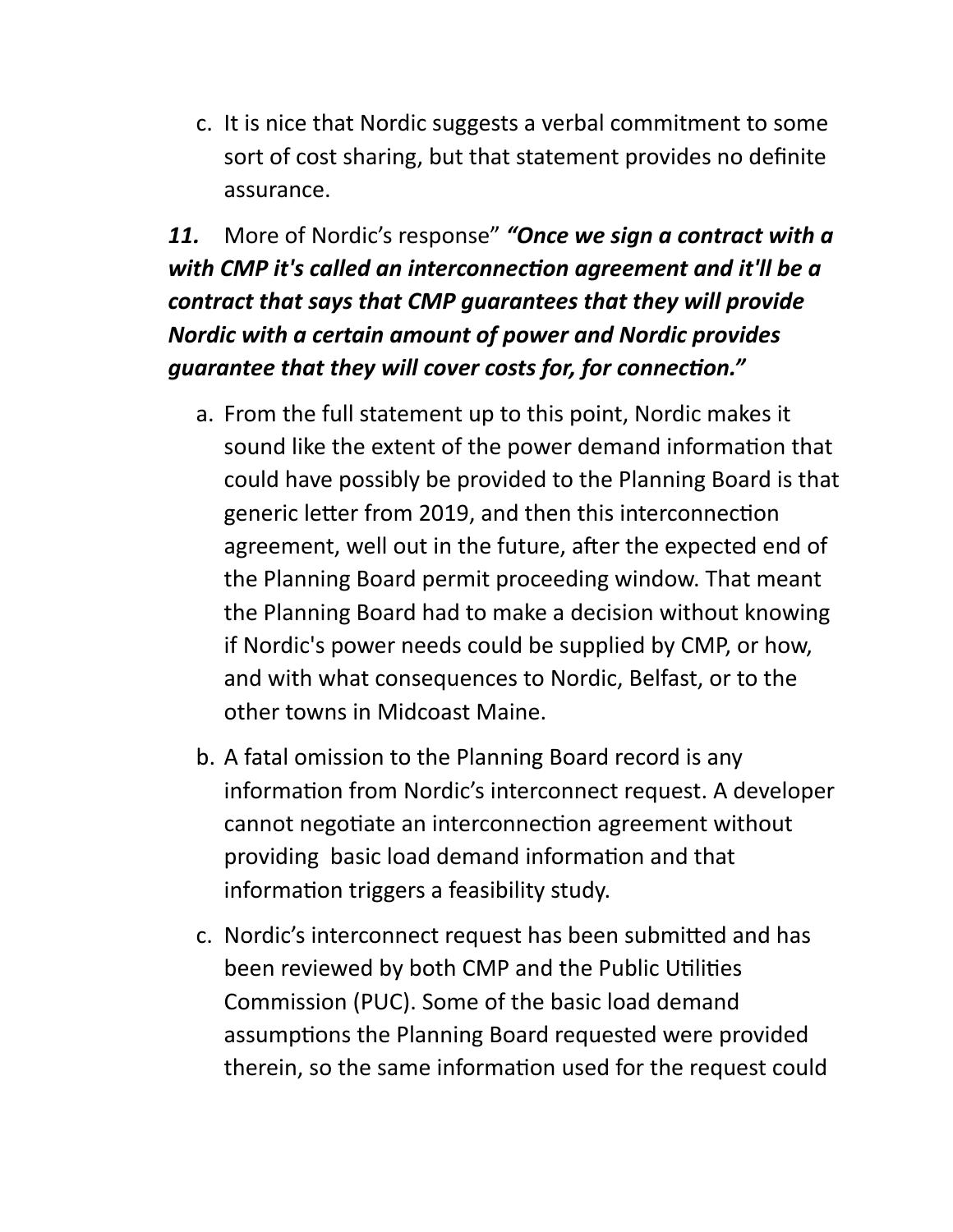have been provided to the Planning Board. Nordic decided not to do so.

- *12.*At this juncture, one of the Planning Board members asked Nordic: *"Do they have an idea what your sort of, your gross electrical demand, in the ballpark?"* The response from Nordic was *"Um. They do. And it comes down to talking about peaks versus averages and also what kind of conditions would happen during a area peak so if we're in a 90 degree, 95 degree heat wave for four days and CMP is very stressed. They're trying to understand what our ability to turn on generators and lower our demand is so we're that's the kind of stuff that we're trying to work through with them right now. It also is a wide-ranging area. It's not just Belfast. It has to do with um even south of Rockland. Certain structures and parts of their infrastructure south of Rockland are impacted by decisions that they make in Belfast so it's a large state, regional issue that they're trying to grapple with."* 
	- a. So to summarize this exchange with respect to their power demands,
		- i. Nordic starts with a 2019 generic "To whom it may concern" letter from CMP claiming that CMP is so large, that is all they can get for the Planning Board,
		- ii. There is then some admission of discussions with CMP, but they don't know all the details yet.
		- iii. It then transitions to specific local upgrades to the closest substation and the possibility of Nordic paying for it, and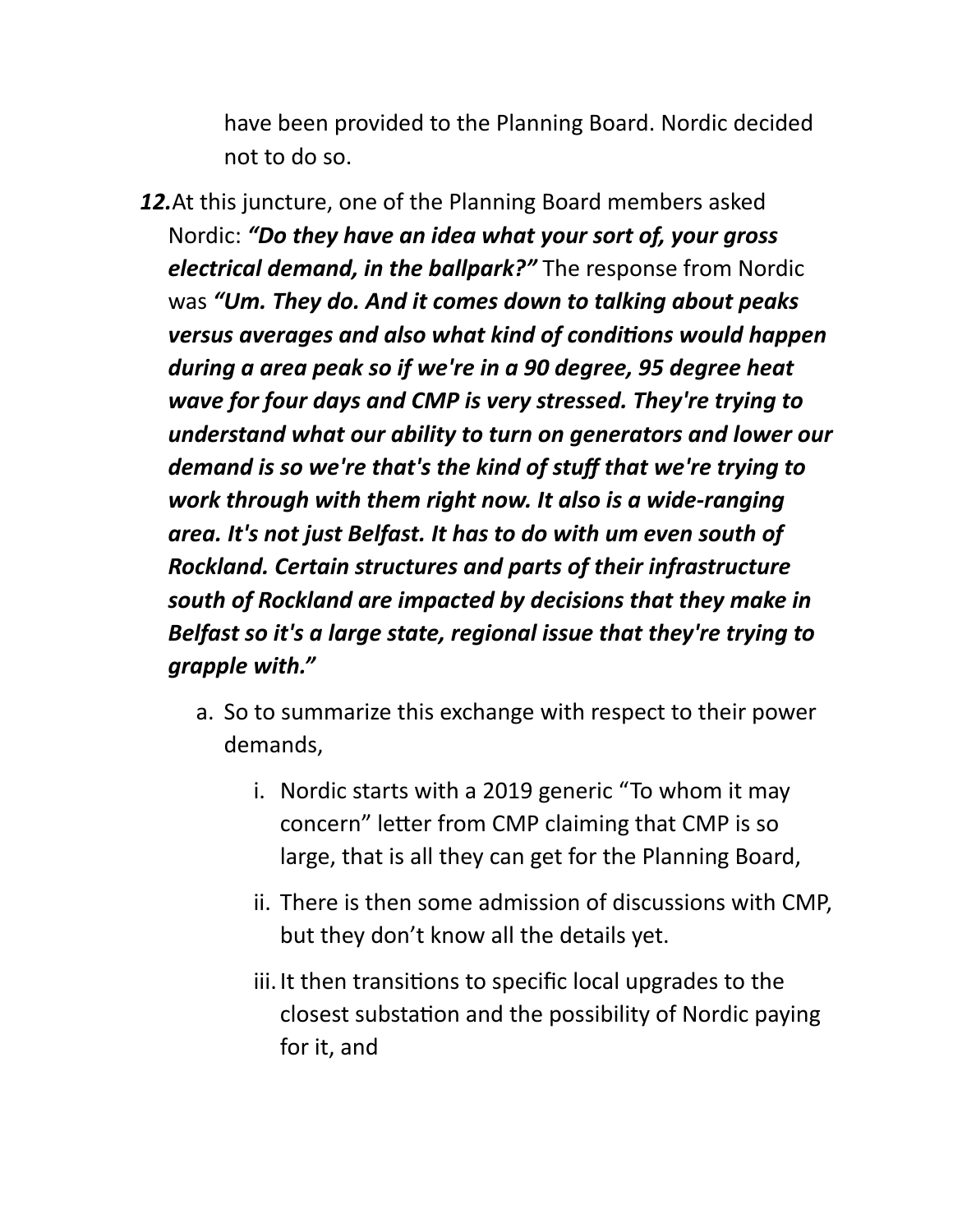- iv. Lastly, Nordic admitted to providing demand load information to CMP that could and should have been provided to the Planning board. Nordic also discussed some unknown CMP requirements that will require Nordic to "get off the grid" but there were no other discissions of scenarios. Ultimately, rather than disclose to the Planning Board what it already was compelled to disclose to the Public Utilities Commission, Nordic defaulted to, effectively "its CMP's problem, not ours".
- 13. Nordic Aquafarms is not your typical residential, commercial, or light industrial facility that can be installed in the ROS zoning district. There is nothing "light industrial" about Nordic's proposed use of natural and manmade resources that are used to provide "ESSENTIAL SERVICES" to areas that extend beyond direct abutters and beyond Belfast.

14. The Planning Board underestimated the potential geographic extent in their assumptions for considering impacts to water quality, water availability, power supply, and power distribution. Nordic was asked on multiple occasions for details associated with water and power usage demands, and the responses throughout at least the last year were incomplete at best, and misleading at worst. Nordic did not provide sufficient information, even after it was requested by the Planning Board to fully define the potential area of impact and the proper conditions to ensure that Nordic could connect without adversely affecting the grid in all of Midcoast Maine. As a result, the Planning Board could not make a determination, and this project must be remanded back to Planning Board to provide to Nordic, again, an opportunity to demonstrate that there are adequate electric resources available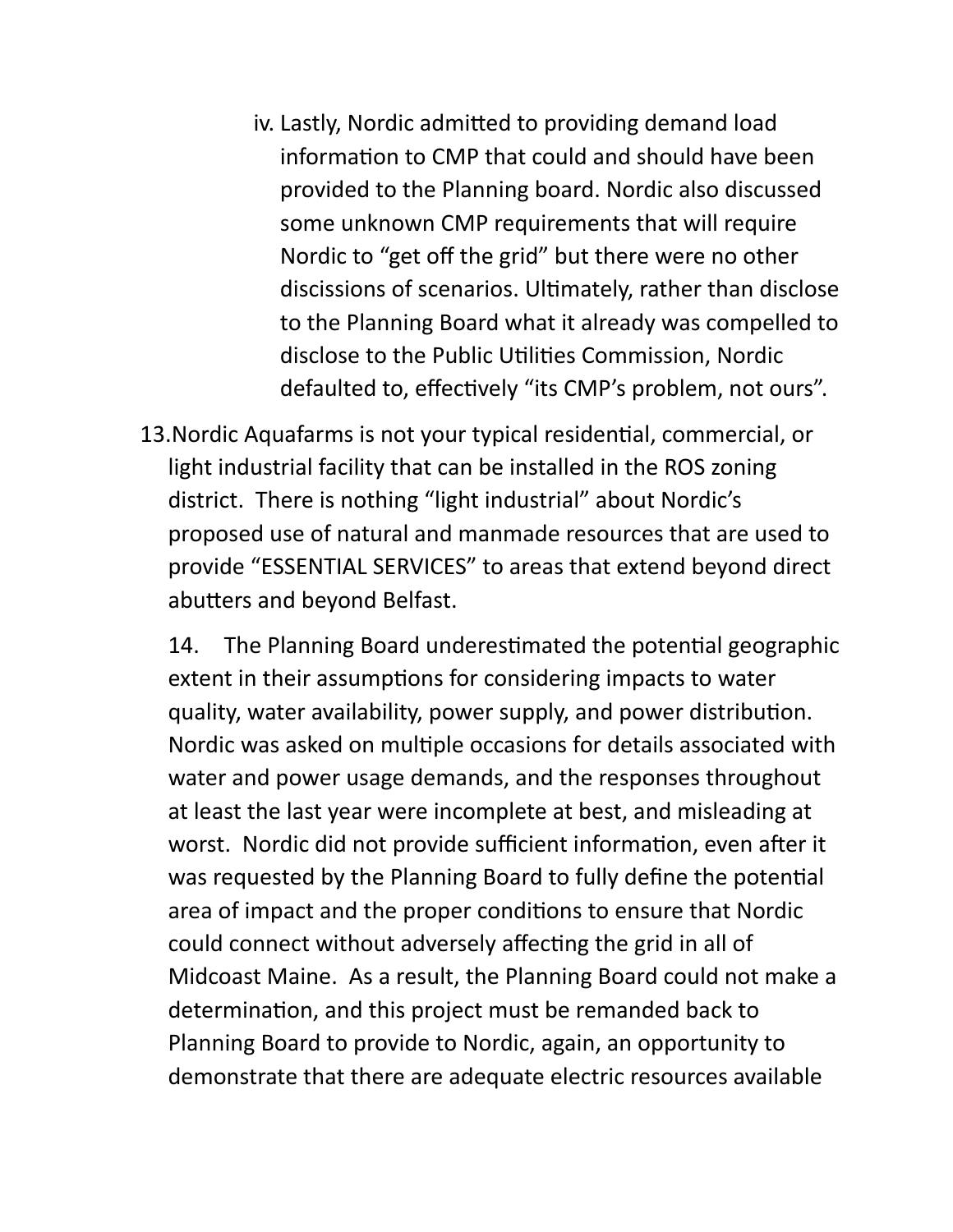and that Nordic's complete consumption of those resources are acceptable to the towns of Midcoast Maine.

15. What is missing from the entire power demand response from Nordic is the "fatal flaws" analysis measuring Nordic's power demand against demand and circumstances currently identified by CMP and the PUC that would result in violations, with whatever unknown potential loads estimates Nordic provided to CMP in their Interconnect Request and subsequent discussions.

- 16.It was Nordic's responsibility to demonstrate to the Planning Board that their demand for power could be satisfied in all applicable scenarios without adversely affecting ESSENTIAL SERVICES. Nordic ignored the Planning Boards repeated requests for Nordic to provide their power requirements for the multiple operating scenarios that were discussed during the Planning Board process. The Planning board neglected its responsibility when it provided a permit without receiving and evaluating the most basic demand questions with respect to the ability of CMP to maintain ESSENTIAL SERVICES.
- 17.While it is understood that neither the Planning Board nor the City has control over power supply, or CMP's power distribution system, that does not grant the Planning Board authority to issue a permit while ignoring the requirement for the Applicant to demonstrate that their project can maintain the existing ESSENTIAL SERVICES now, and with normal and reasonable additional growth in the region or the authority to deprive the other towns in the Midcoast region of development opportunities without their knowledge or participation.
- 18.By the Planning Board suggesting that the ESSENTIAL SERVICES would be determined by CMP in their conditions instead of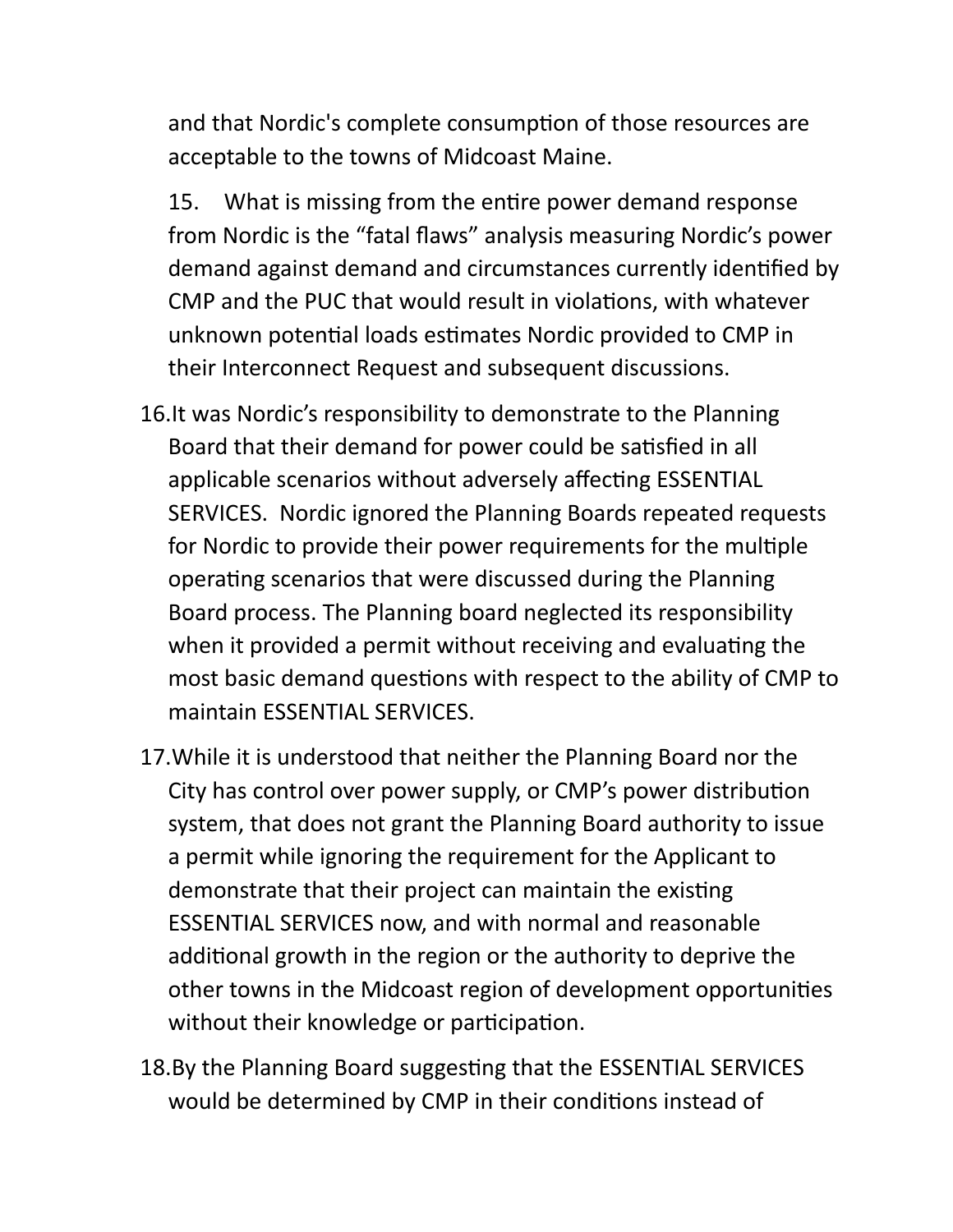requiring the demands requested and a solution, the Planning Board ignored the rationale and importance of their local responsibility for review and conditioning. To defer to CMP, the Planning Board had to ignore the fact that CMP's goals in any power demand assessment, and the Planning Board's may be similar in some respects, but are not the same.

- 19. CMP is interested in distributing power on very wide basis. They are concerned with the overall system performance. While CMP must maintain minimum redundancy and resiliency, they do not have to think about how one particular facility with very high demand, added to one location may, or may not, impact the ability of a City or even a region to properly absorb additional residential and commercial growth in their region for many years to come.
- 20.CMP has discussed three "temporary" options to try to improve the grid to cure the adverse impact that Nordic will cause to the grid, and that might allow CMP to develop a strategy to satisfy Nordic's request to connect, but none have been approved. To be clear, at a point in time well before the record was closed for Nordic's input, Nordic knew that the grid cannot supply the demand Nordic requested in their Interconnect request in its current configuration and withheld this information from the Planning Board.
- 21. Given the obstructionist tactics to date by Nordic Aquafarm's counsel when Upstream Watch provided other comments, concerns, and conflicting information, (or even this appeal), it is extremely likely that Nordic's counsel would again suggest, on Nordic's behalf, that information in this brief is new testimony and "should be stricken". So in anticipation of this argument and in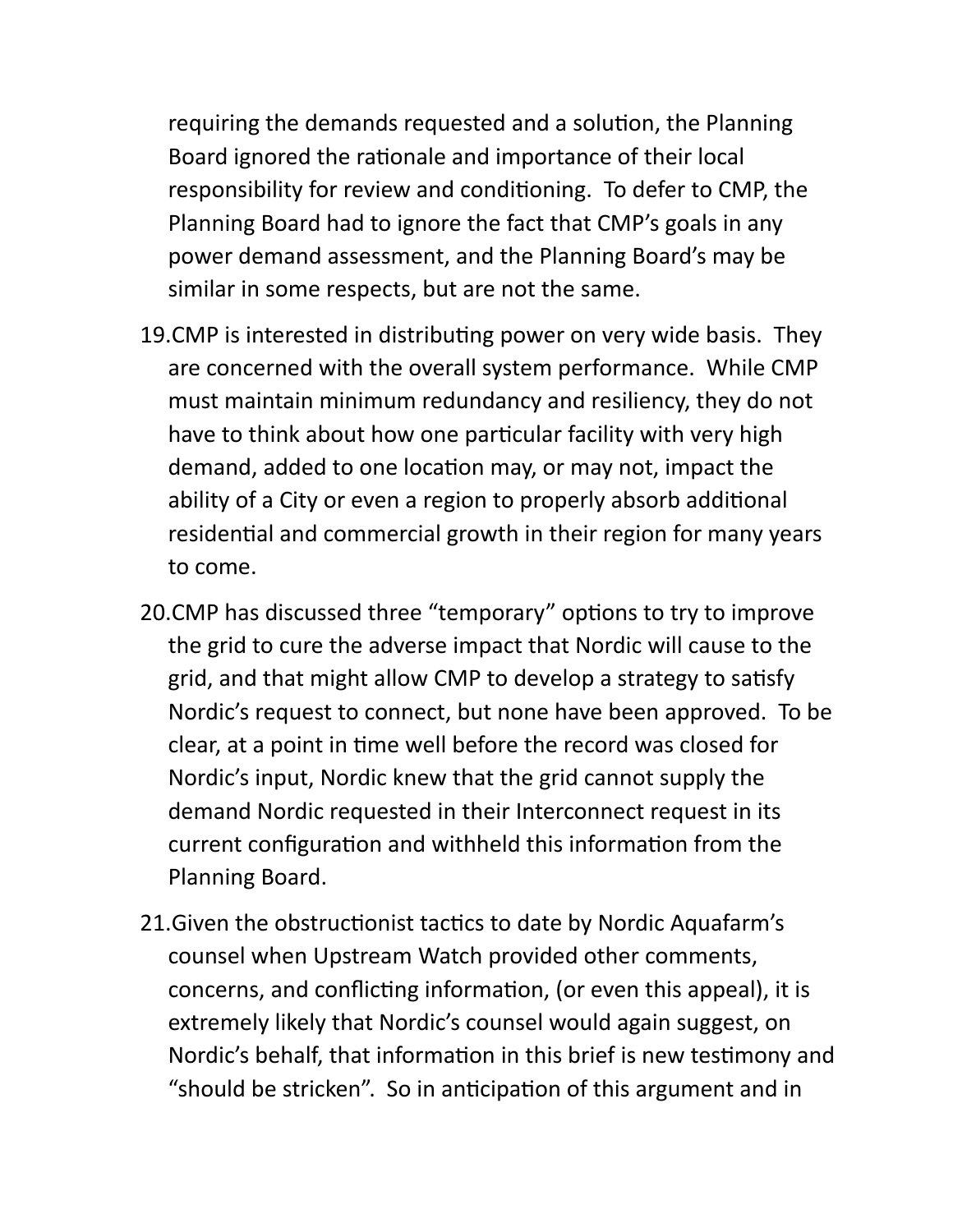the interests of the ZBA's time, let us just say that the focus of this brief and others is to highlight the rationale that requires the ZBA to return these permits to the Planning Board for further review and participation by the affected Midcoast towns.

- 22. Upstream Watch does not attempt to validate or judge any of CMP's independent consultant's findings or Nordic's estimates that were obtained from CMP's documents that are provided in these appeal briefs. It is Nordic's not Upstream Watch's obligation to present missing information or validate information that was known to Nordic, but not provided to the Planning Board upon request. Furthermore, it is simply not reasonable to burden Upstream Watch with gathering and providing this project specific information from Nordic's other permitting efforts. As a result, this brief is primarily intended to explain to the ZBA why the ZBA must remand Nordic's Planning Board permits back to the Planning Board.
- 23. The information herein is provided to the ZBA to identify that Nordic had more power demand estimates than it shared with the Planning Board, even after the Planning Board asked for them, and had permitting knowledge critical to the Planning Board's decision process. And since Nordic withheld it, the Planning Board could not properly determine whether the project should have been approved or properly conditioned at the time of approval.
- 24. It is likely from the information from CMP that Nordic's power demand adds roughly 50% of additional power demand to the CMP's Belfast Region from one location. As of the time of permitting, approval by the Planning Board inadvertently stopped all future growth in the Belfast region. At that point in time the Planning Board unknowingly declared the Belfast Region a "no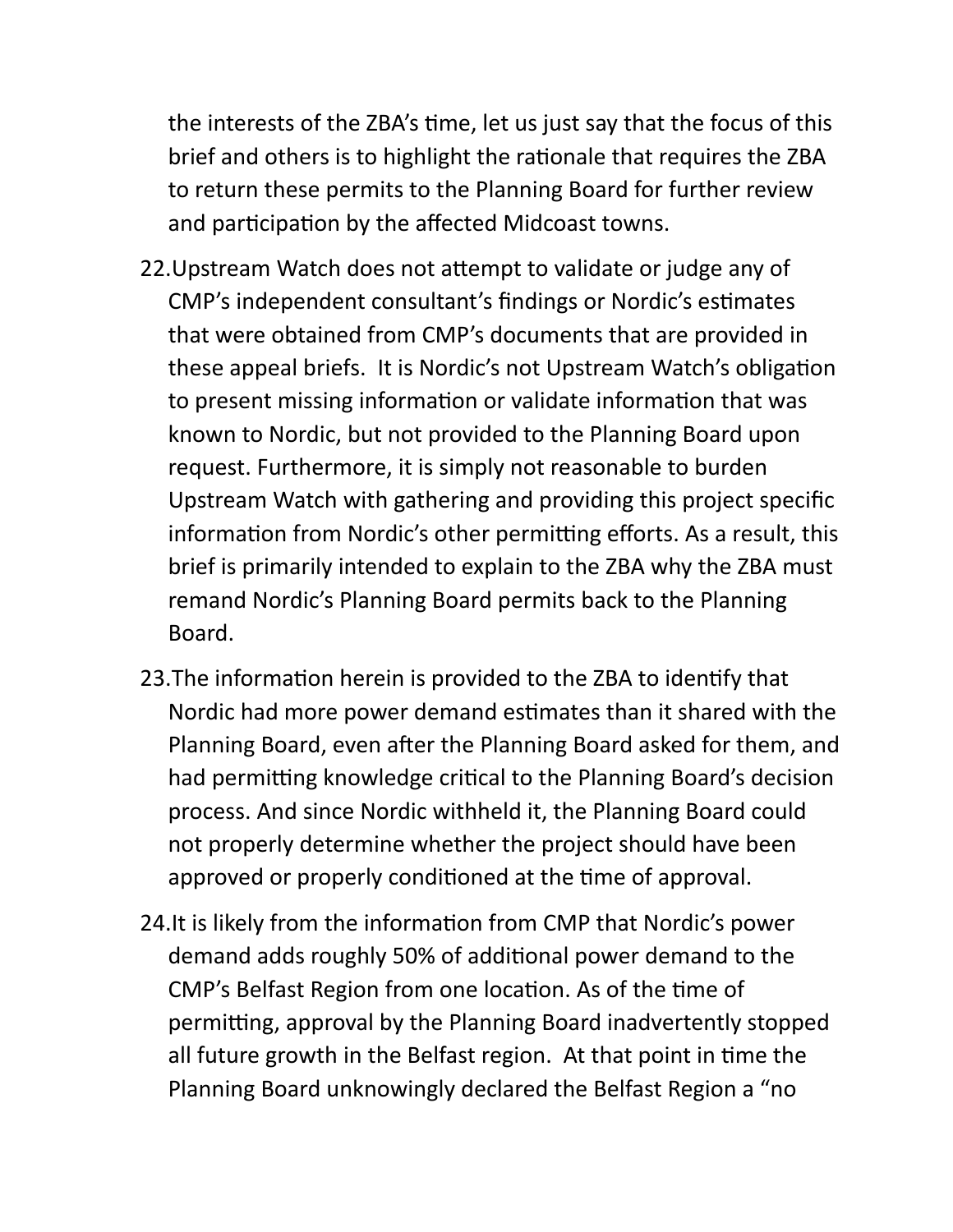growth area" with respect to adding power demand to the grid until the only definitive power plan, CMP's permanent modifications are proposed and installed in 5 to 10 years or longer.

- 25. The ZBA must return these applications to the Planning Board so that all power demand scenarios can be considered, all impacted towns can be given notice and a proper opportunity to participate, and if permits are to be issued, it can be conditioned properly to ensure that Nordic would not adversely alter the power ESSENTIAL SERVICES to the Belfast Region, and possibly beyond to the Midcoast towns, as the current CMP finding suggests.
- 27.When (or if) the ZBA requires the Planning Board to reopen the record to discuss Nordic's proposed project, it should specifically require that the Planning Board to carefully consider what additional information Nordic provides to the record with respect to curing their current adverse impact to the grid, as proposed prior to any approval or denial decision.
- 28.When (or if) the ZBA requires the Planning Board to reopen the record to discuss Nordic's proposed project, it should specifically require that the Planning Board insist that Nordic provide estimates and means and methods to finance the design and installation of improvements that will be required to upgrade the distribution system to maintain ESSSENTIAL SERVICES to Midcoast Maine with the added demand scenarios Nordic requests, before the planning Board completes their review.

29. When (or if) the ZBA requires the Planning Board to reopen the record to discuss Nordic's proposed project, if Nordic does not provide a proposed solution, approved by CMP and ISO-NE for installation and financing for their complete facility needs for both construction phases as described in their applications to the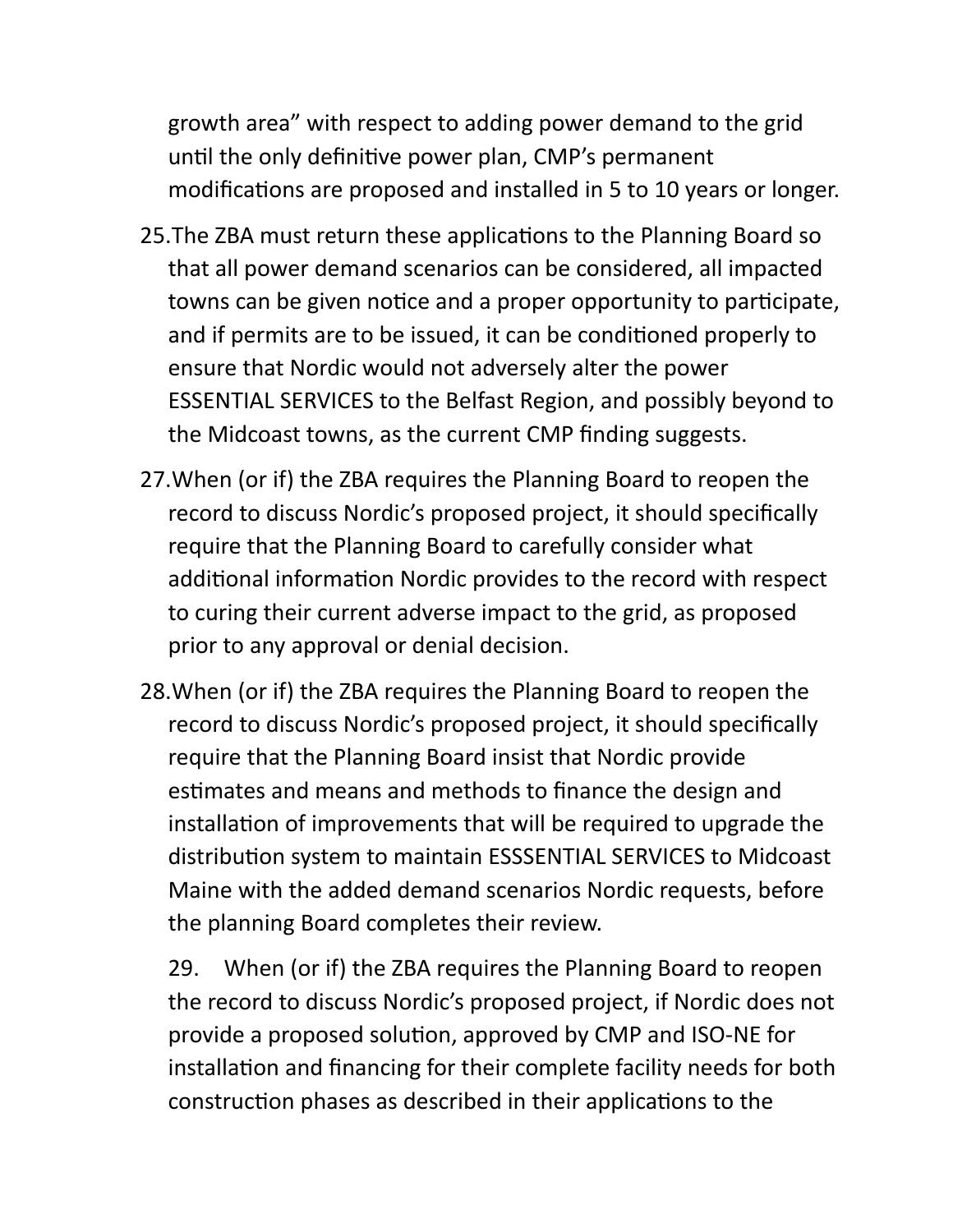Planning Board and in the record, then Nordic must provide financing themselves to either cure the adverse impact or bypass the grid.

- 30.When (or if) the ZBA requires the Planning Board to reopen the record to discuss Nordic's proposed project, and if Nordic does provide a proposed solution that is approved by CMP and ISO-NE for installation and public financing is proposed, Nordic must provide legitimate rationale to the Planning Board justifying why the public, through fees to its ratepayers, taxes, borrowing, or other public means, should partially or fully fund the immediate improvements necessary to connect Nordic to the grid.
- 31. In the current CMP record, there is some initial justification "floated" for public funding for the any of the three temporary upgrades to the grid that may at least partially address Nordic's unknown initial power demand during construction and start-up. The rationale discussed in the PUC docket to date for public funding is that this temporary equipment could be removed, and reused elsewhere. The ZBA should demand that the Planning Board not act until Nordic provides legitimate rationale to the Planning Board justifying if public funding is proposed, as to why any public funding should be used for design, construction, installation, wear and tear, mothballing equipment, and retrofitting it into a new location that would be purchased now to address a need that would not exist without Nordic at all, and would not be part of the permanent solution to the grid that is not needed for 5 to 10 years without Nordic's power demand request.
- 32. In the interest of everyone's time and due process, the ZBA should require the Planning Board in its findings that Nordic provide all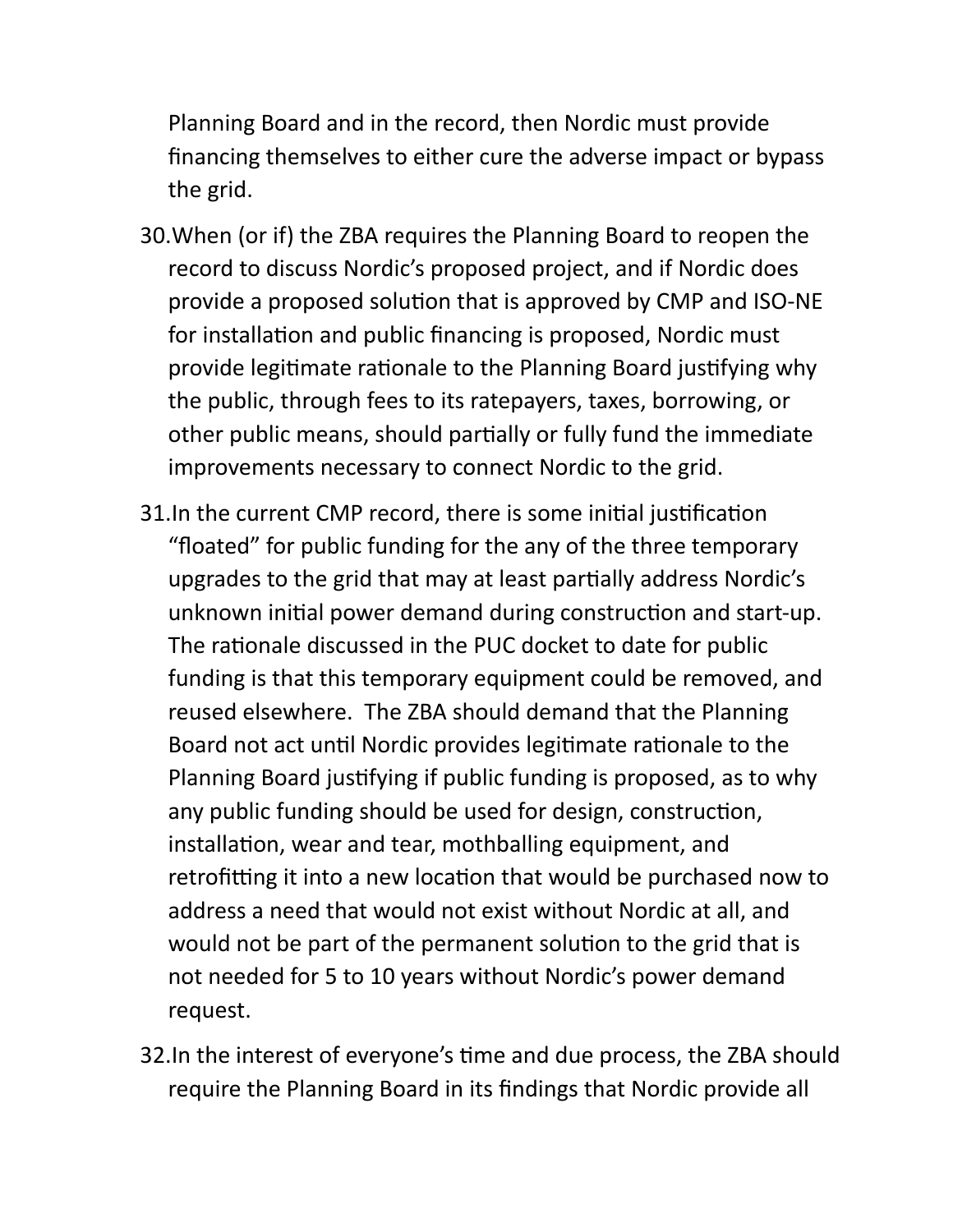previous requested information on power and otherwise after the Planning Board reopens the record, and before the Planning Board again invests any more significant time in their review.

33. Although Nordic side-stepped the requests of the Planning Board to provide their peak seasonal power demands and their reduced emergency power mode demand, Nordic did provide power demand information to a Public Utilities Commission (PUC) Docket. This information should have been shared with the Planning Board as requested, and therefore the ZBA must return these applications to the Planning Board for further evaluation and consideration. Before any additional review, Nordic must provide the peak power demand requested by the Planning Board, the power demand for the scenarios discussed in the record, and power demand for any alternative power demand and/or supply scenarios discussed with CMP that were withheld from the Planning Board's record and consideration. If this information is not provided in its entirety, then the Planning Board findings must be changed from approved with conditions to denial.

34.In 2011 it was clear to CMP that the increasing power demand from the Midcoast regional growth rate will eventually result in the demand exceeded the distribution system's requirements for resiliency and redundancy. PUC Docket #2011-00138 was created to explore "non-wire alternatives" (NMA) for CMP's midcoast Maine to extend the usable life of existing electrical distribution infrastructure. NWAs consider localized Distributed Energy Resources" (DERs) from renewable sources or Combined Heat and Power (CHP) generators that CMP can introduce within the existing grid and closer to the demand needs. They all the power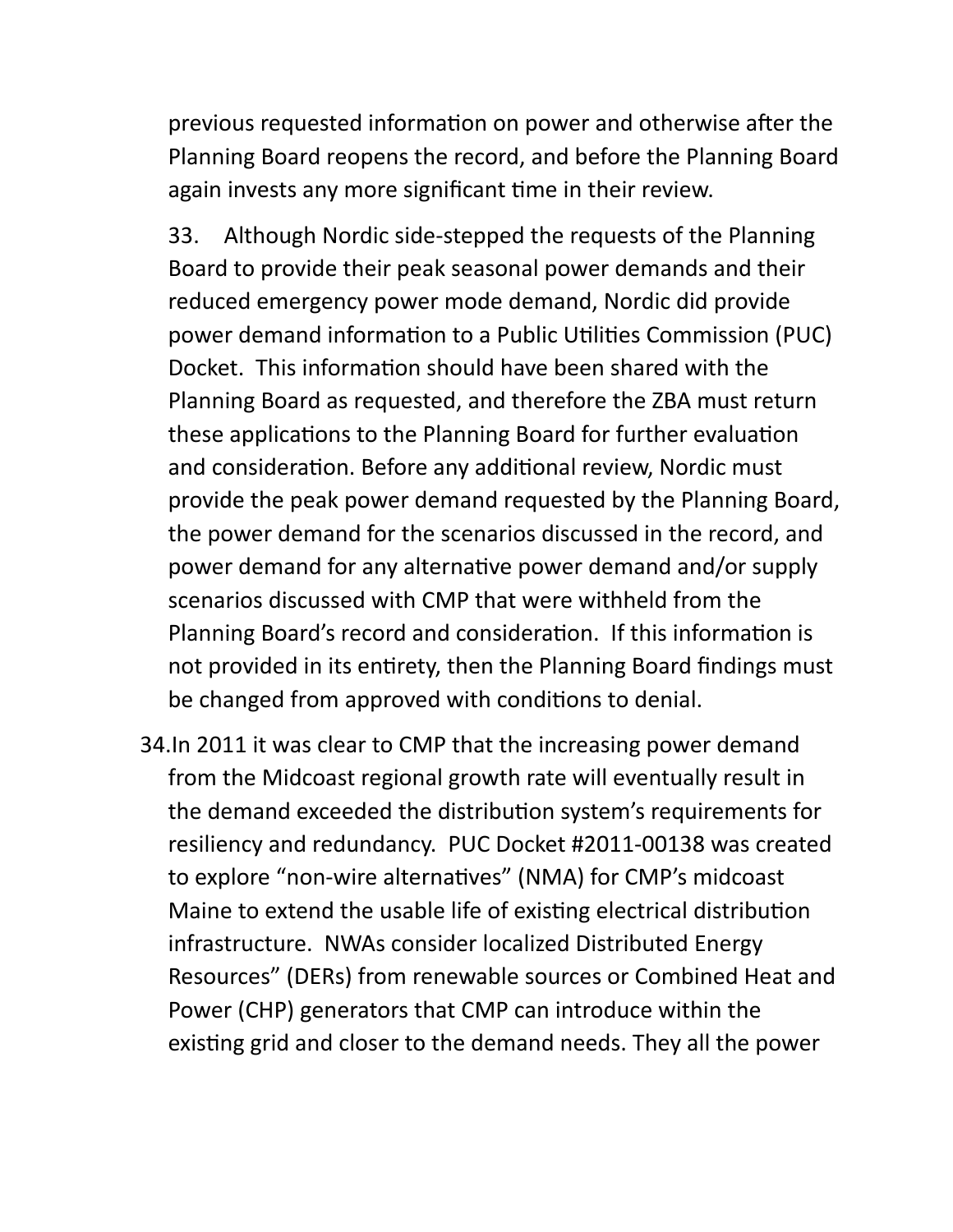demand does not need to flow from the traditional power plant through the electrical distribution system.

- 35.The net result of strategically placed DERs is more power available from the same infrastructure without compromising ESSENTIAL SERVICES. With increased capacity in the same infrastructure, CMP can defer costly infrastructure improvements, which directly results in lower rate increases for its customers.
- 36. The PUC is constantly exploring the potential effects on the power supply and demand balance and system resiliency as new DERs and new user demand requests are processed. In fact, in a newer Docket, Docket #2020-00125, PUC's goal is to formalize procedures to streamline this continual review process so that the PUC can more quickly determine what DERs may be effective, and how effective they may be at delaying required upgrades. This process had been working well for CMP's Midcoast region as the new upgrade needs were postponed for approximately five years or more at this time.
- 37.Nordic, through discussions with CMP pertaining to their interconnect request learned well before the Planning Board closed the record to them that their interconnect request would singlehandedly destroy the PUC process to use DERs to delay costly improvements to the midcoast grid. Without a doubt, fulfilling Nordic's connection request would require costly immediate and long-term upgrades. At this point Nordic became obligated to openly discuss this concern with the Planning Board, and to estimate the cost to improve the service, but elected to withhold this information.
- 38.Nordic cannot provide the proper studies and analyses to finance and improve the grid resiliency to ensure that power ESSENTIAL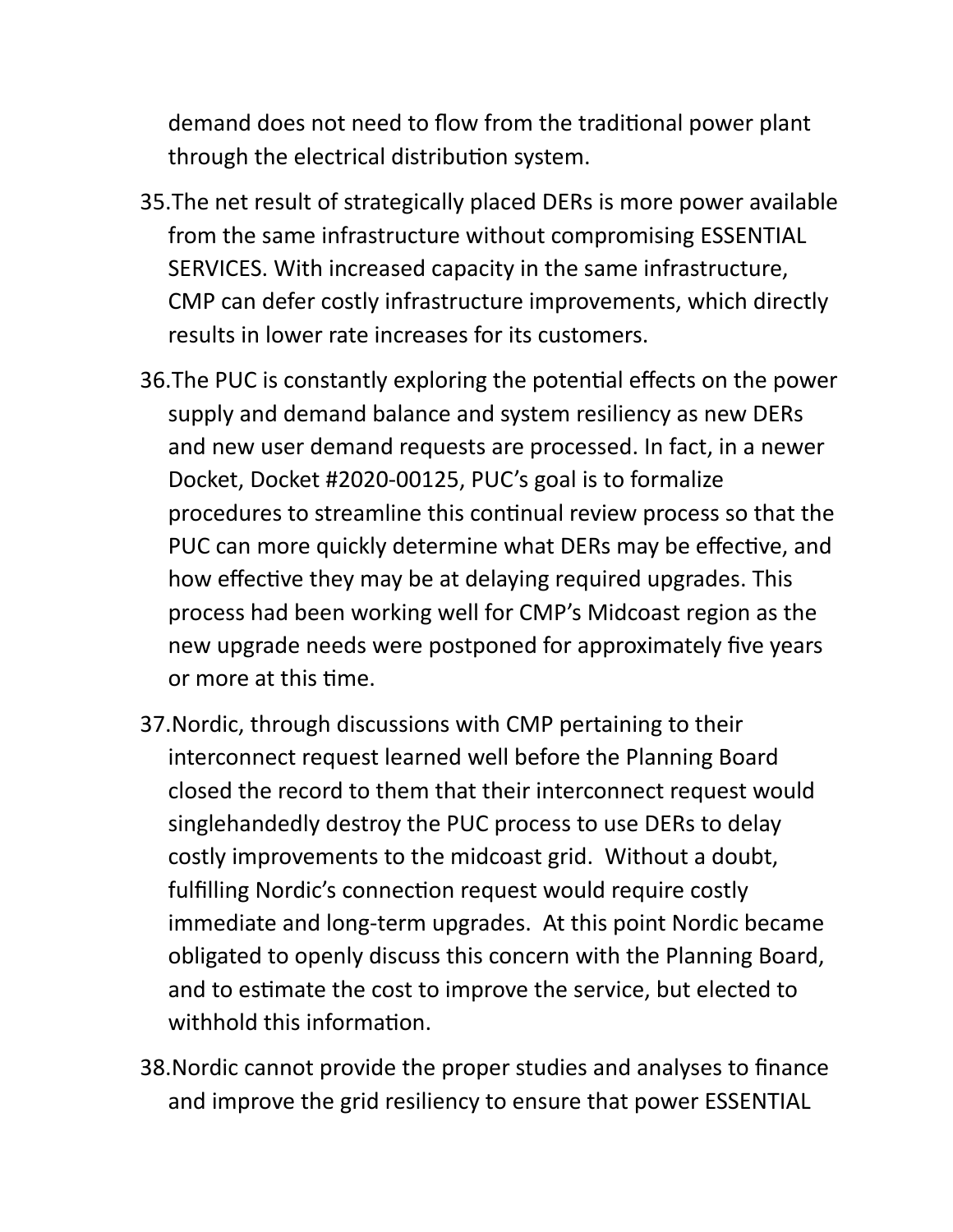SERVICES are maintained because the solutions do not exist yet. Nordic at a minimum is complicit in the discussion that upgrades should be funded by others (i.e. rates payers), and possibly involved in public justification that the CMP rate payers should pay for the "temporary" upgrades required to add Nordic's demand to the grid. Given that the fact that this rate payer funded upgrade information was withheld from the Planning Board, the ZBA should require that the permit be returned to the Planning Board for further review and conditioning.

- 39. Although the demand information in the 2011 PUC docket was redacted for public consumption, CMP was able to calculate the overall potential demand with and without Nordic with the redacted information provided to the 2011 PUC docket. The analysis examined the grid as if Nordic were online in 2018 and 2019 to run their resiliency calculations. CMP reported these demands in a summary table that was added to the PUC Docket #2011-00138. According to the Docket table, the current estimates of Nordic peak power demand is 28 megawatts (MW). See attachments
- 40. It is hard for ordinary citizens and the Planning and ZBA Boards to understand the potential added stress or demand that Nordic's interconnection request would mean to a grid that was beginning to approach the end of its capacity without a major overhaul. For perspective, it may be helpful to discuss Nordic's 28 MW power demand in the context of a new subdivision with typical Mainer household electrical demands. Nordic's interconnect request has the same demand as an interconnect request for 35,000 to 40,000 additional homes.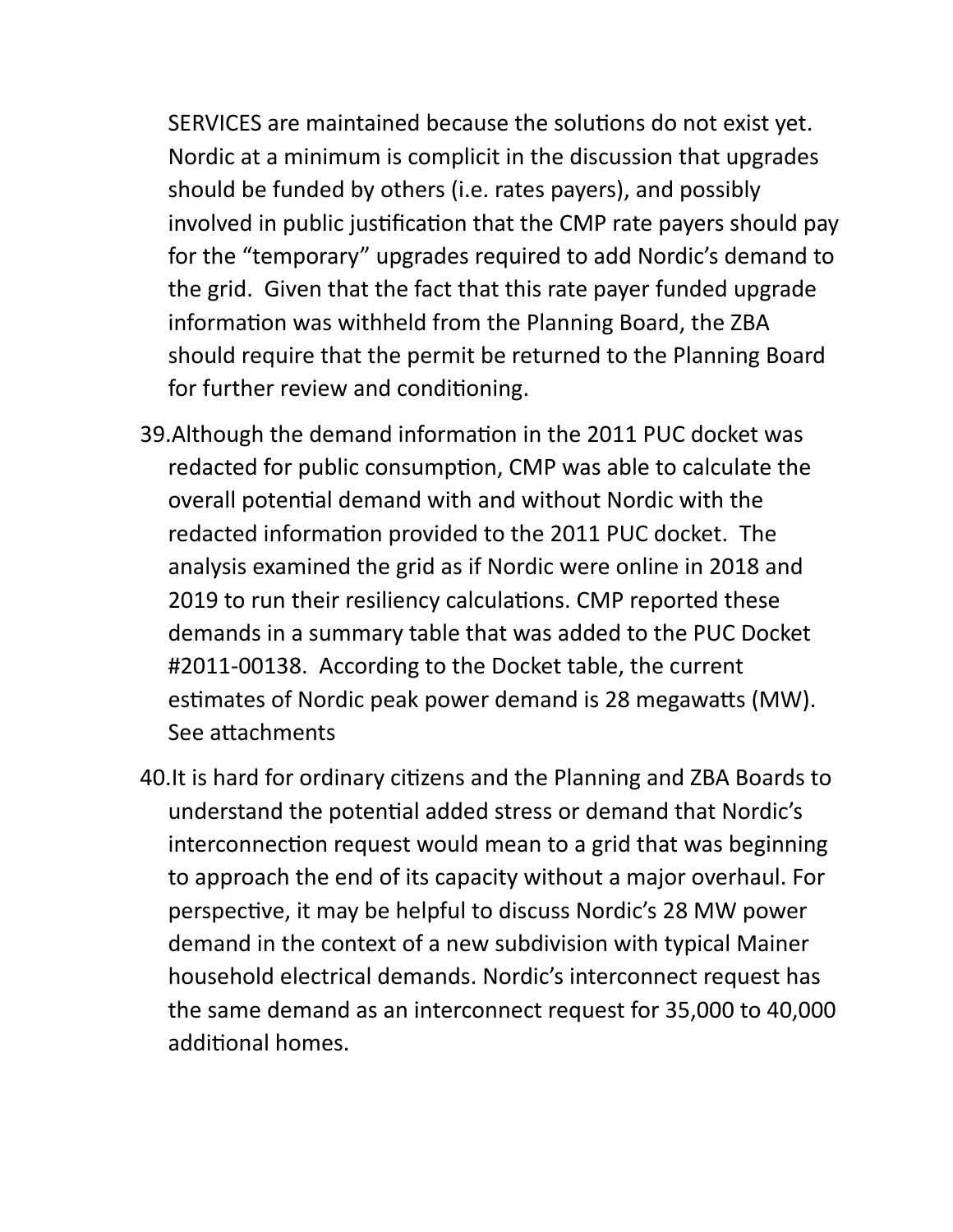- 41.Nordic was able to convince the Planning Board to accept their repeated side-stepping of power demands during the permitting process Nordic did this by (1) suggesting that there was insufficient design progress to meaningfully satisfy the requests for information, and (2) by suggesting that their peak demand request is not important because their 14 MW capacity emergency power plant was available to replace their demand at any time, and (3) by suggesting that even if Nordic's power demand was a little higher than the available power, Nordic had many options to temporarily trim back or reduce their peak power demand. With a total peak demand request for 28 MW, the math for their rationale simply does not work. As a result, ZBA must return these applications to the Planning Board, and require the proper power demand scenarios, some that were shared with CMP, and other scenarios that are relevant to ensure that power ESSENTIAL SERVICES will be properly maintained.
- 42.PUC Docket #\_2011-00138 was established to add "distributed energy resource" (DER) to the grid to offset new demand requests. Unfortunately, Nordic's request for 28 MW will immediately and permanently alter these PUC DER plans as summarized in the transcript from the PUC meeting on December 4, 2020, on page 11, lines 8 through when one CMP's non-wire consultants, Jigisha Desai, from DVL GL, clearly summaries the potential impact Nordic will have to their efforts: "Meanwhile *CMP received a Nordic Aquafarms loading to connection request to serve a proposed new facility in the Belfast area. CMP*  coordinated the loading to connection information with ISO-NE *for the CMP approach in January of 2020 and conveyed the*  **urgent need to rebuild Section 80 based upon the Nordic** *Aquafarms request."*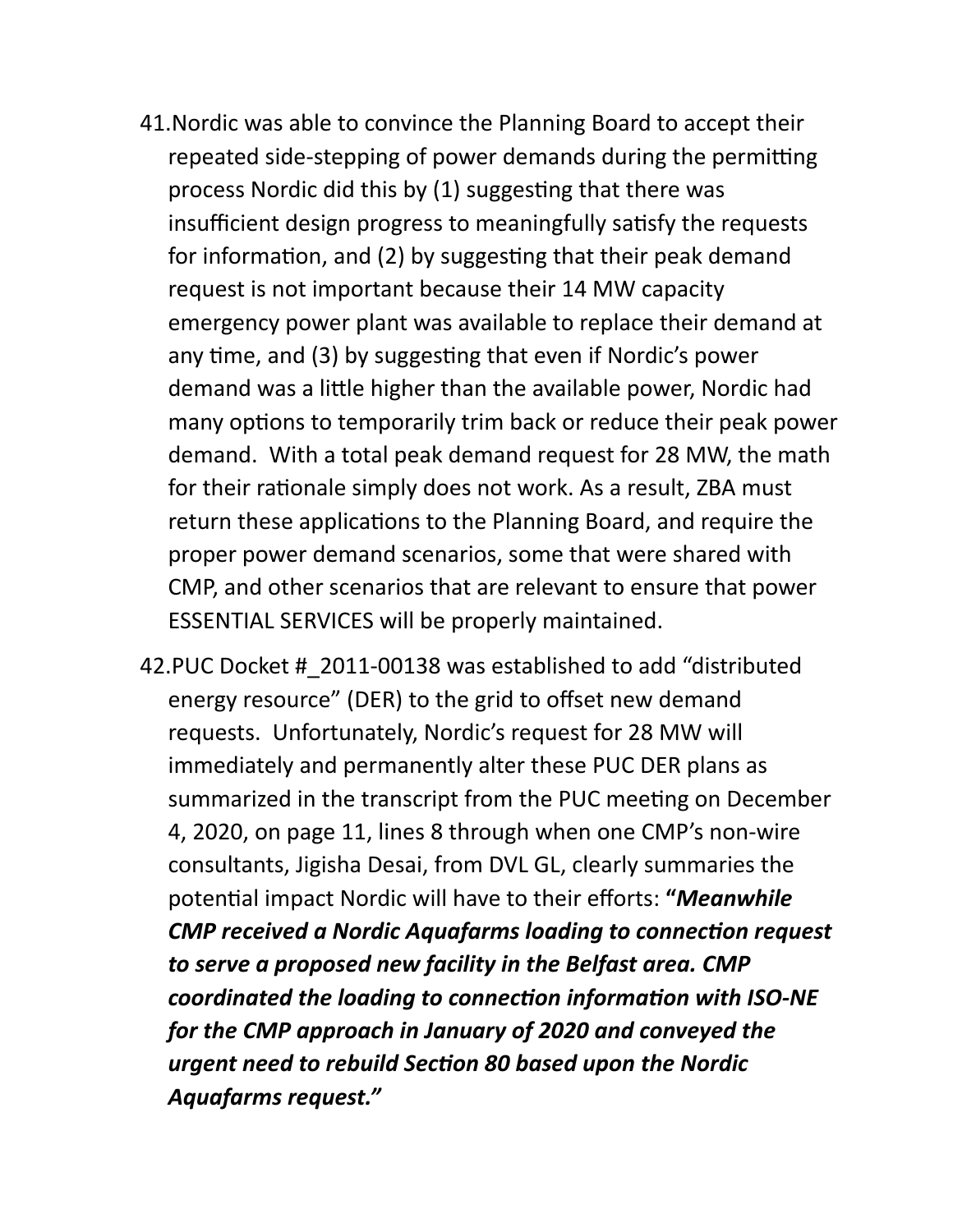- 43.Central Maine Power (CMP) discusses the area associated with the Nordic's proposed project as part of their "mid-coast area" because this is a regional area that is interlocked with respect to maintaining supply and distribution resiliency and redundancy. CMP's "mid-coast" area stretches as far south as what they call the "Boothbay Region", up through the "Camden-Rockland Region", and finally up through the "Belfast Region". "Section 80" is integral to these three subregions. Therefore, all of these areas will be affected by the addition of Nordic's demand without immediate upgrades to the grid. This immediate impact to this regional ESSENTIAL SERVICE could not be discussed properly by the Planning Board since Nordic did not properly disclose their demand that was provided to CMP. As a result, these permits must be remanded to the Planning Board for additional review, including notice to the impacted towns and provide to those towns opportunity to meaningfully participate in the process. The Planning Board can reopen the record for public comments on this power demand violation identified by CMP's consultant.
- 44. The CMP consultant continues describing the analysis of Nordic's impact on the grid in the same transcript on Page 11, Lines 15 through 18. "*ISO New England completed the final (indiscernible) Maine 2029 needs assessment in March 2020. Based on ISO New England's study results, it identified (indiscernible) violation results for the peak load conditions in CMP's Midcoast area in*  $N-1$  and N-1-1 conditions."
- 45.With CMP's consultant confirming that the Belfast Region of the mid-coast grid will be in violation, the Planning Board did not consider in their evaluation that with this Planning Board approval no additional power demand can be added to the grid without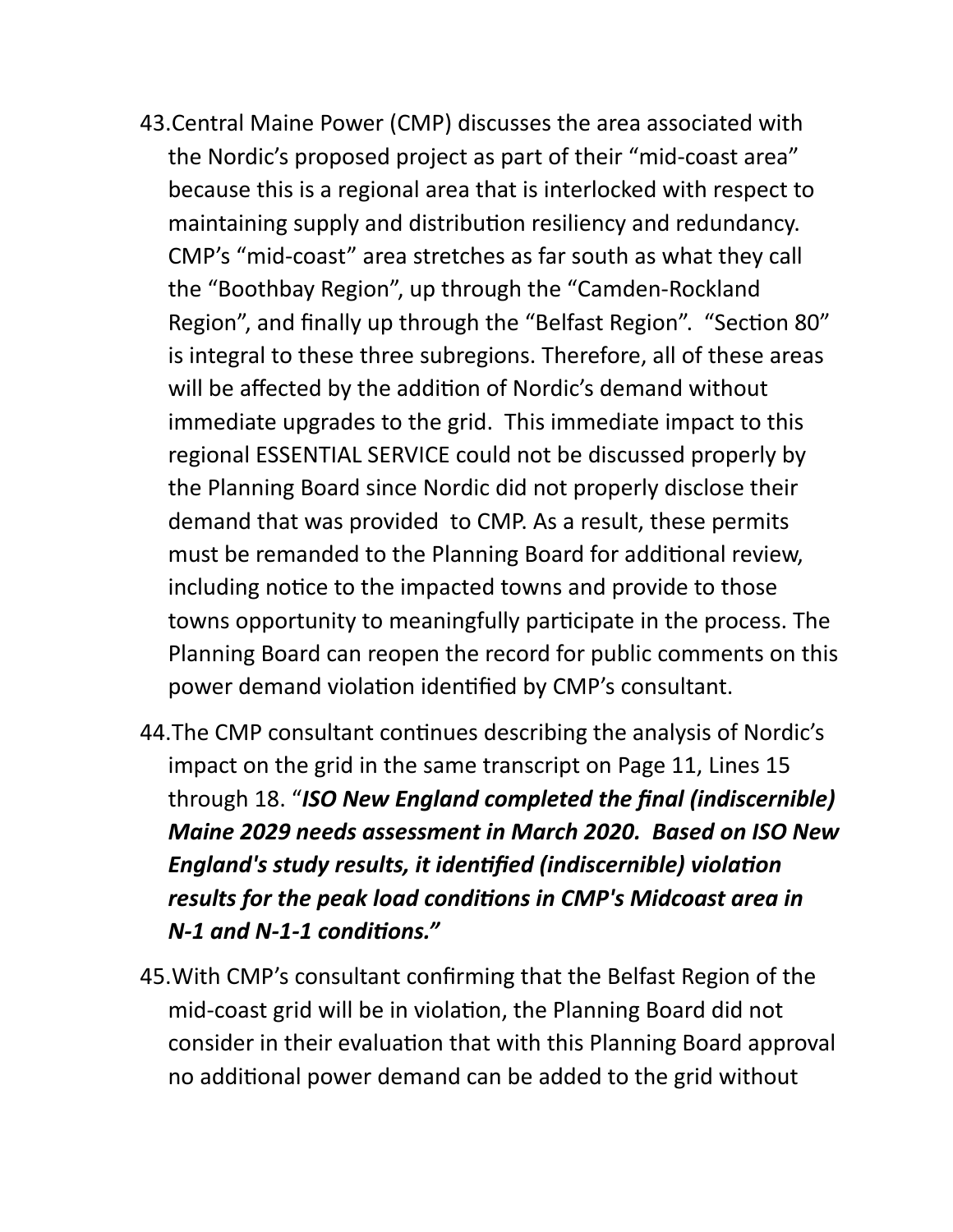increasing the violation after their approval. Essentially the Planning Board halted development in the Belfast area at the time of this permit approval with this finding until Nordic's full load can be assessed. And since, given the pre-construction permitting conditions required by the Planning Board, DEP, and the outstanding Army Corp of Engineer's permit (assuming hypothetically that one is issued), and its planned "single permit" approach to build its facility in two construction phases, with about two years between construction phases, Nordic, CMP, and the Planning Board cannot take the "wait and see" approach with respect to power demand because to do so would preclude the issuance of any future permits that require power.

46.The CMP consultant in the December 4, 2020 transcript describes how the plan for power to the area could be altered to possibly address Nordic's demand on the grid. On page 12, lines 3 through 9, CMP's consultant notes, *"Now, moving forward with our*  **Section 80 review summary, DNV GL team completed the** *preliminary review of the Section 80 analysis in the report CMP* and ISO New England has submitted, and we noted the key *takeaways from the report and coordinated the findings, study*  assumptions, and gaps with the CMP team. It was noted that the Nordic Aquafarms interconnection will be done in two *phases."* Wait, what? This means that not only did Nordic have an estimate of their total demand to provide to CMP, they knew that their demand was too much for the grid. Alternatively, they proposed a two-phased approach to address their power needs. The total and phased power demands needed to be provided to the Planning Board and the record needs to be reopened to examine these needs independently of CMP's analysis.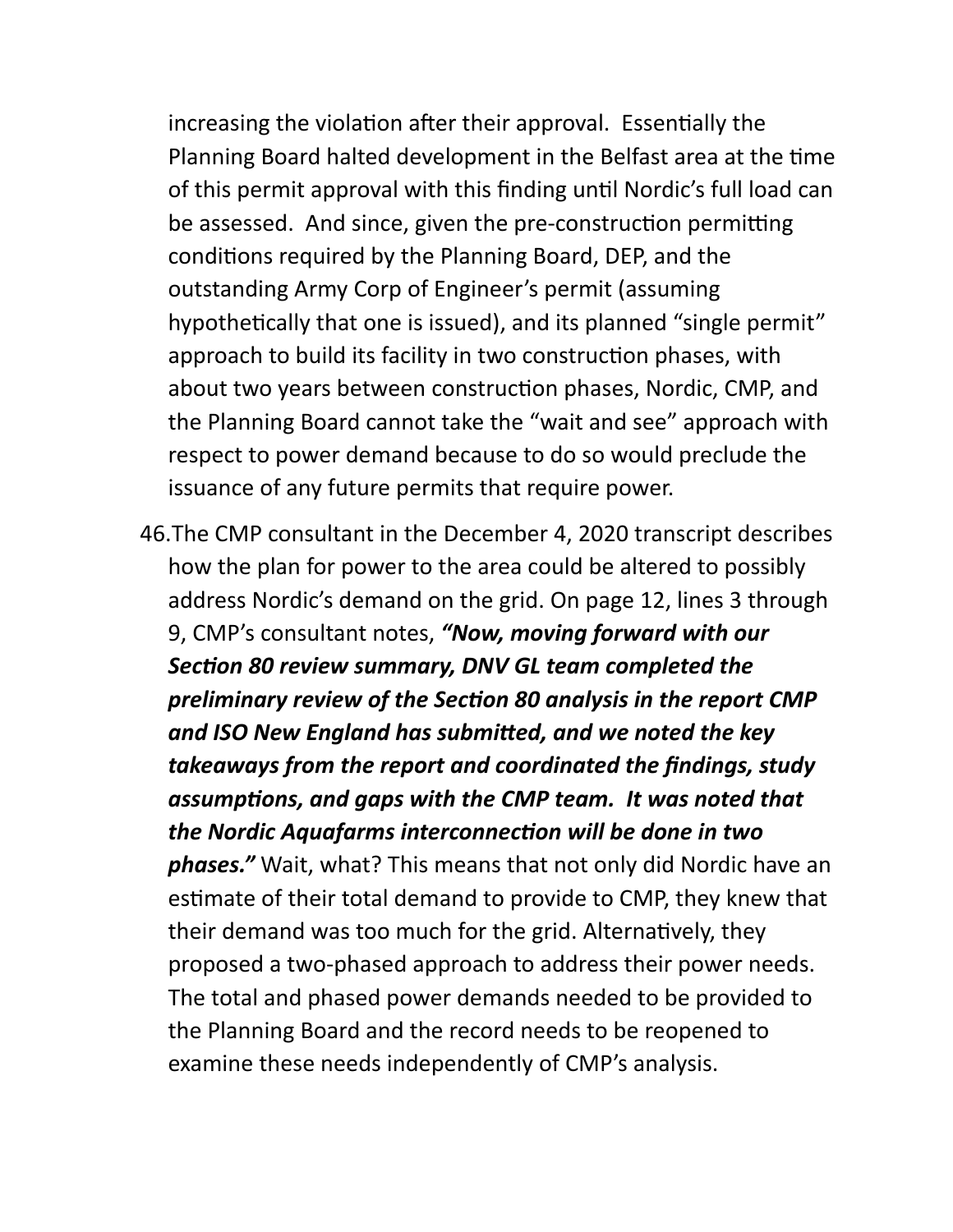47. The Planning Board asked Nordic during one of the initial permitting meetings whether there was any possibility that Nordic would consider permitting this facility in two separate phases since they were constructing it in two distinct phases. Nordic replied "no", with the rationale that their project is only economically viable with both phases. And since all of the ancillary utilities would be installed in Phase One for both phases, as currently approved by the Planning Board, Nordic must provide a guarantee to the Planning Board that there is an active and available avenue for CMP to provide their full project (including Phase 2) power demand now, at this point in time. This can be easily done with a financial commitment by Nordic to finance their share of the improvements. The Board of Appeals should remand this project back to the Planning Board to develop a condition that would ensure that Nordic would design and finance an upgrade to the regional grid for both Phase One and Phases One and Two.

48. It is important to note that Nordic applied for an interconnect agreement well before the public Planning Board discussions with respect to power. In the September 4, 2020 report from the PUC Docket 2001-138, Nordic Aquafarms was referenced a dozen times. Their impact was summarized as: **On** *January 21, 2020, CMP requested the PUC schedule a case conference to discuss the need to upgrade Section 80, and address reliability needs in the Midcoast area. CMP stated an immediate need to rebuild Line 80 in response to Nordic*  Aquafarms' new customer interconnection request. Nordic *Aquafarms is a new aqua culture salmon farm facility to be located in Belfast Maine. CMP stated that this interconnection* will require the rebuild of Line 80 to meet certain contingencies *at peak load level conditions.*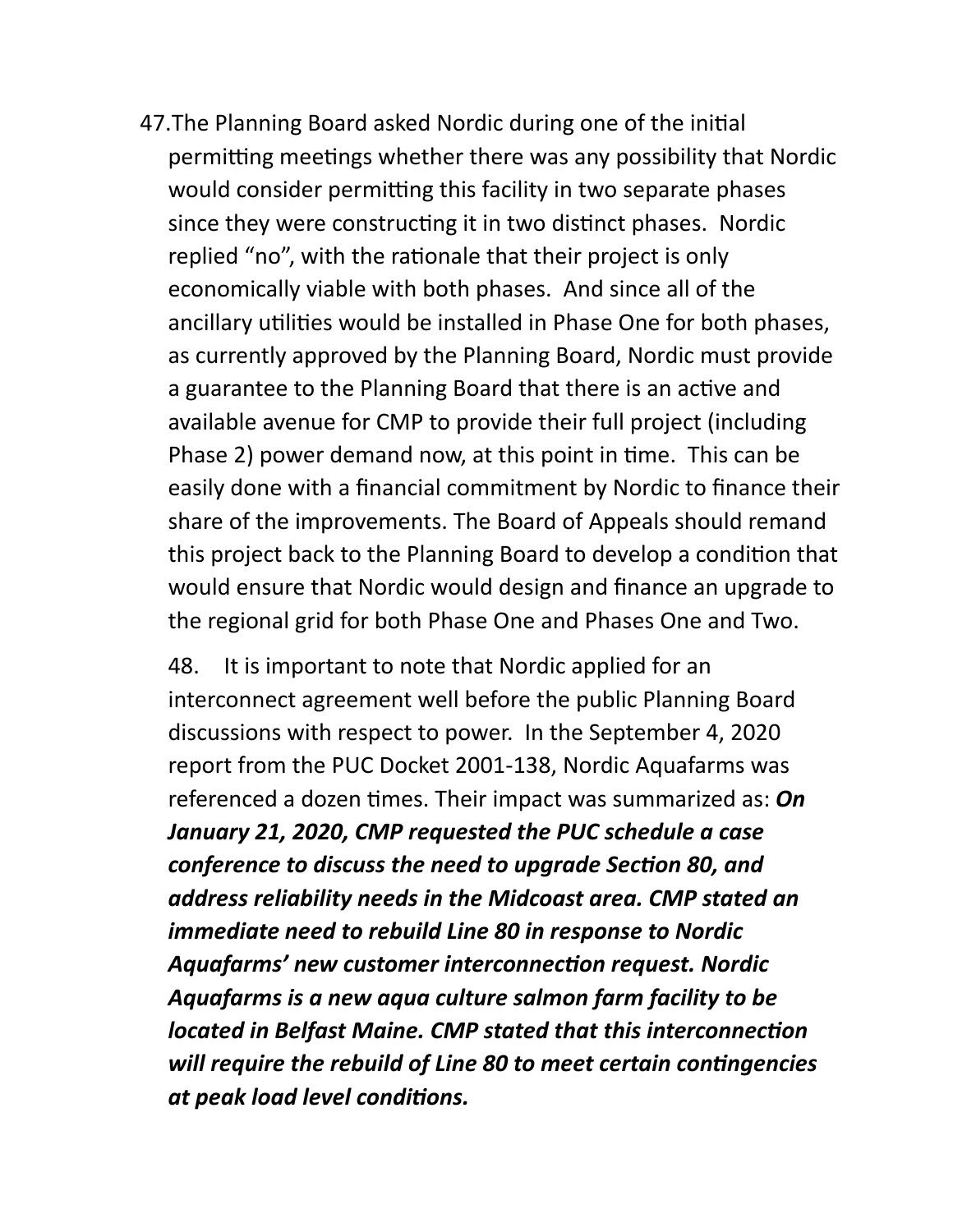*a.* Although Nordic's power demands were not readily available to the public or the City in the partially redacted public information from the docket, Nordic clearly understood their own design assumption regardless, and should have honored the Planning Board's request to satisfy this request.

b. Therefore, Nordic's application fails to meet the above requirement and should have been denied as a matter of law. This the Planning Board failed to do. For the health and safety of the residents of Belfast, as well as to comply with the Belfast City Code and State Statutes, the Zoning Board of Appeals must remand this matter to the Planning Board for further proceeding not inconsistent with this Order.

### PLEASE SEE ATTACHED:

REQUESTS FOR INFORMATION FROM ISO-NE NON-WIRE ALTERNATIVES REPORT SECTION 80 LETTER FROM CMP

Sec 66-1 Definitions.

 $i.$  (b) In the interpretation and enforcement of subpart B, all words shall carry their customary dictionary meanings. For the purpose of subpart B, certain words and terms are defined as follows:

> 9. PERSON. Includes a firm, association, organization, partnership, trust, company, corporation, or other legal entity, as well as an individual.

AGGRIEVED PARTY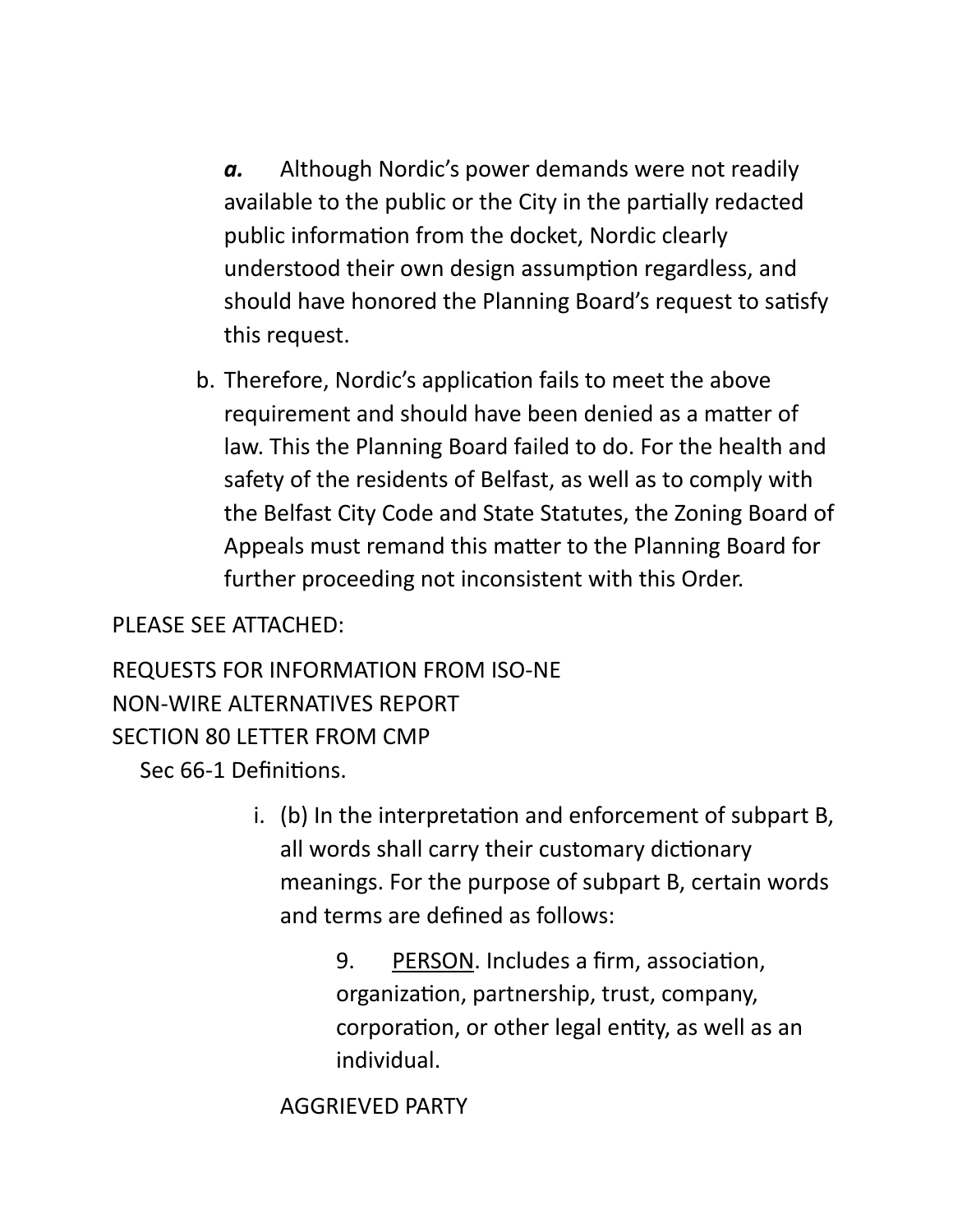A person whose land is directly or indirectly affected by the granting or denial of a permit or variance under the provisions of the zoning regulations (chapter 102), the shoreland zoning regulations (chapter 82) and the site plan review regulations (chapter 90), or a person whose land abuts land for which a permit or variance has been granted.

### EMERGENCY OPERATIONS

Operations conducted for the public health, safety or general welfare, such as protection of resources from immediate destruction or loss, law enforcement, and operations to rescue human beings, property and livestock from the threat of death, destruction or injury.

### ESSENTIAL SERVICES

The construction, alteration or maintenance of gas, electrical, or communication facilities; steam, fuel, electric power or water transmission or distribution lines, towers and related equipment;

### LIGHT INDUSTRIAL

Manufacturing, altering, processing, assembling, warehousing or servicing goods in a manner which will not create noise, vibration, glare, dust, heat, smoke, odor or other substance or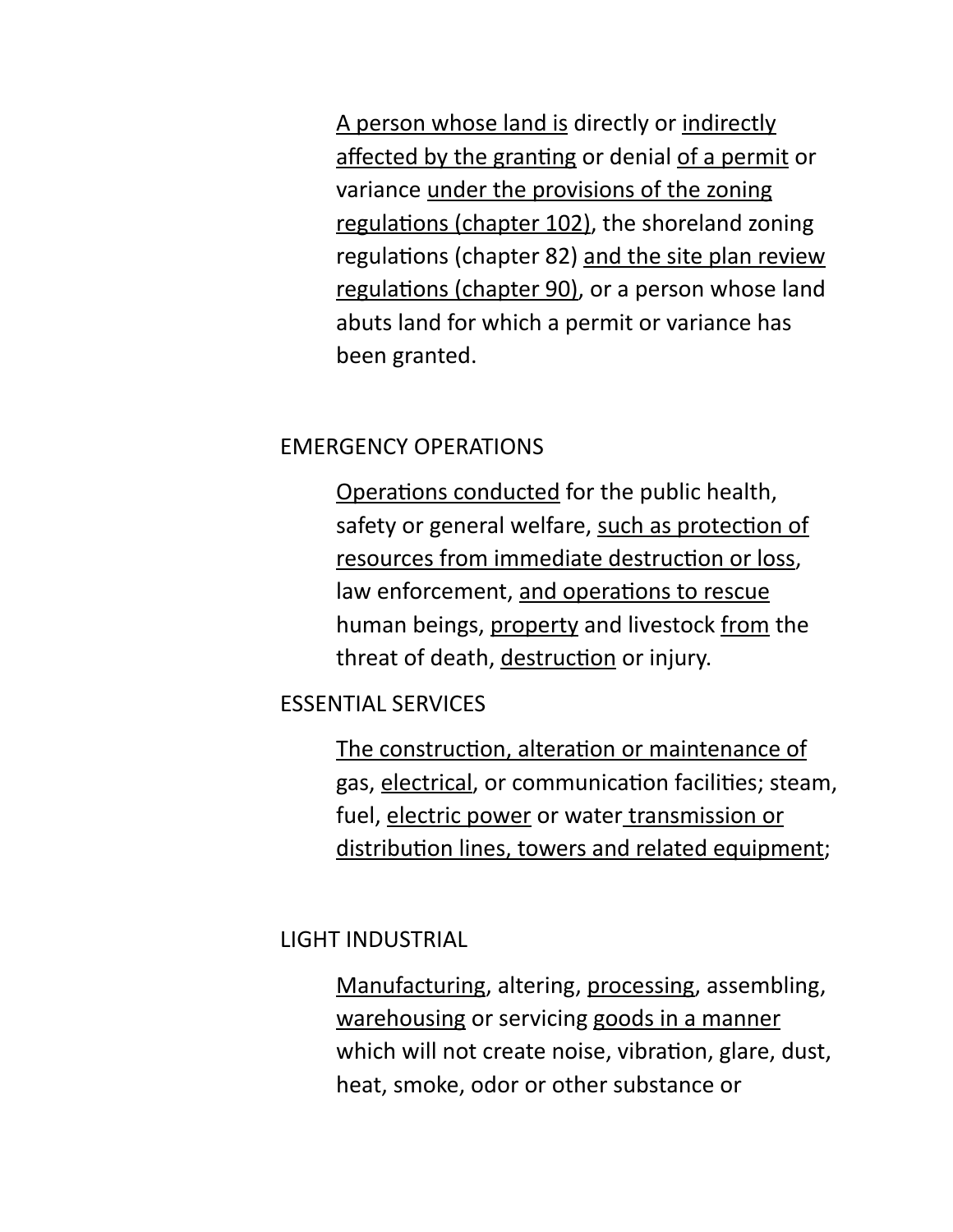condition which would interfere with or be incompatible with other uses permitted in the district.

#### PERFORMANCE GUARANTEE

A financial guarantee to ensure that all improvements, facilities, or work required by any ordinance will be completed or maintained in compliance with such ordinances.

10. PUBLIC UTILITY

11. See "Utility."

12. UTILITY

13. (1) A municipal or public utility or communication facility includes the following: Central Maine Power, New England Telephone, Belfast Water District, Belfast Sanitary District, cable TV, a private telephone company or paging service, any utility regulated by the state public utilities commission, and any other commercial communication tower.

- d. Sec. 102-1255 Utilities. A nonresidential use shall provide adequate utilities and services that comply with the requirements of this section.
- e. Sec. 102-1269 Impact on municipal facilities and services.

14. (a) The code enforcement officer or planning board shall require the applicant to participate in the construction or funding of municipal infrastructure and/or service system improvements when it is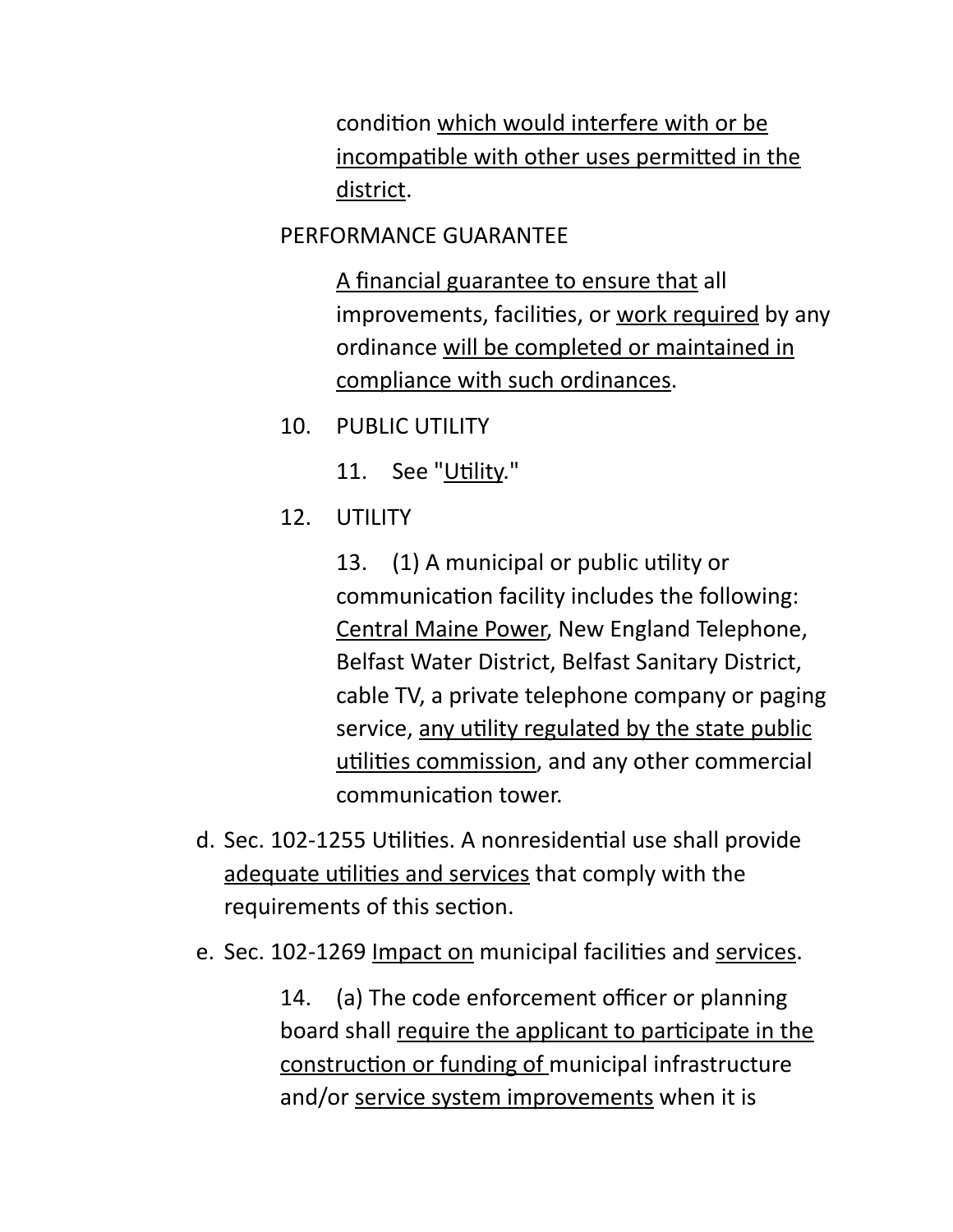demonstrated the applicant's proposed development will result in an adverse impact or decline in the level of service of any existing municipal or state infrastructure system or service.

1. (1) Require an applicant to prepare an assessment of the amount of impact a proposed project would have on municipal and state infrastructure or service systems, including but not limited to..."

ii. b) The code enforcement officer or planning board shall use the following guidelines in making this decision:

> 15. (1) Conducting the assessment. The applicant shall address the following factors in conducting the impact assessment, and the code enforcement officer or planning board shall consider the following factors in rendering its decision:

> > 16. a. The status of the system and service identified in the adopted comprehensive plan and capital improvement program relative to any planned improvements and scheduling.

17. b. The net effect of the proposed development on the capacity of the infrastructure or service system, indicating the percentage share used or impacted by the development.